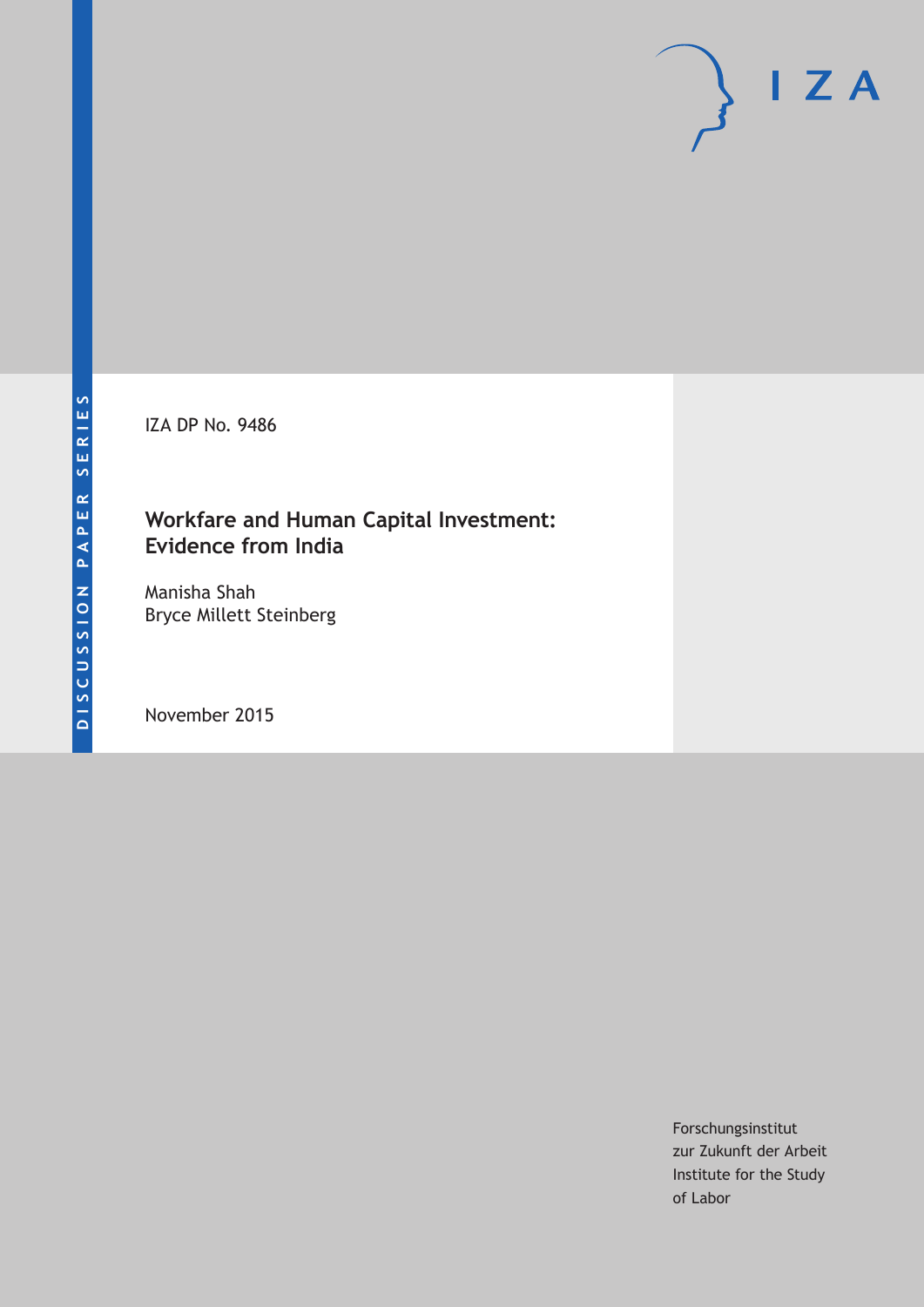# **Workfare and Human Capital Investment: Evidence from India**

### **Manisha Shah**

*University of California, Los Angeles, NBER and IZA* 

### **Bryce Millett Steinberg**

*Brown University* 

Discussion Paper No. 9486 November 2015

IZA

P.O. Box 7240 53072 Bonn Germany

Phone: +49-228-3894-0 Fax: +49-228-3894-180 E-mail: iza@iza.org

Any opinions expressed here are those of the author(s) and not those of IZA. Research published in this series may include views on policy, but the institute itself takes no institutional policy positions. The IZA research network is committed to the IZA Guiding Principles of Research Integrity.

The Institute for the Study of Labor (IZA) in Bonn is a local and virtual international research center and a place of communication between science, politics and business. IZA is an independent nonprofit organization supported by Deutsche Post Foundation. The center is associated with the University of Bonn and offers a stimulating research environment through its international network, workshops and conferences, data service, project support, research visits and doctoral program. IZA engages in (i) original and internationally competitive research in all fields of labor economics, (ii) development of policy concepts, and (iii) dissemination of research results and concepts to the interested public.

IZA Discussion Papers often represent preliminary work and are circulated to encourage discussion. Citation of such a paper should account for its provisional character. A revised version may be available directly from the author.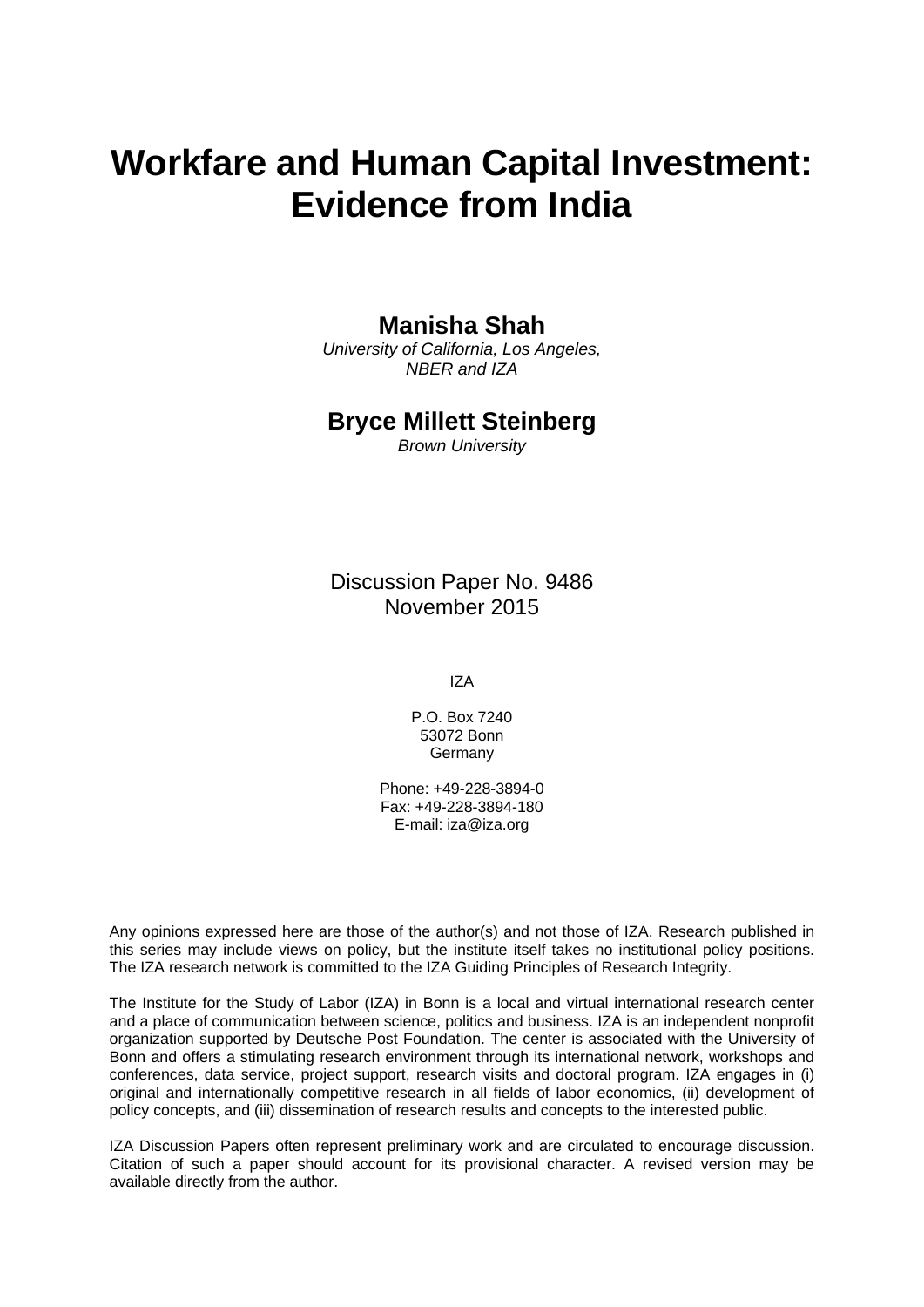IZA Discussion Paper No. 9486 November 2015

# **ABSTRACT**

### **Workfare and Human Capital Investment: Evidence from India\***

We examine the effect of India's National Rural Employment Guarantee Scheme (NREGS), one of the largest workfare programs in the world, on human capital investment. Since NREGS increases labor demand, it could increase the opportunity cost of schooling, lowering human capital investment even as incomes increase. We exploit the staged rollout of the program across districts for causal identification. Using a household survey of test scores and schooling outcomes for approximately 2.5 million rural children in India, we show that each year of exposure to NREGS decreases school enrollment by 2 percentage points and math scores by 2% of a standard deviation amongst children aged 13-16. In addition, while the impacts of NREGS on human capital are similar for boys and girls, adolescent boys are primarily substituting into market work when they leave school while adolescent girls are substituting into unpaid domestic work. We find mixed results for younger children. We conclude that anti-poverty programs which raise wages could have the unintended effect of lowering human capital investment.

JEL Classification: O12, I2, I38, J1

Keywords: workfare programs, human capital investment

Corresponding author:

 $\overline{a}$ 

Manisha Shah Department of Public Policy University of California, Los Angeles Los Angeles, CA 90095 USA E-mail: ManishaShah@ucla.edu

<sup>\*</sup> We would like to thank Eric Edmonds, Ed Glaeser, Nathan Hendren, Simon Jaeger, Emily Oster, Sarah Reber, Martin Rotemberg, and Jesse Shapiro for helpful advice. We thank Wilima Wadhwa for generously sharing the ASER data.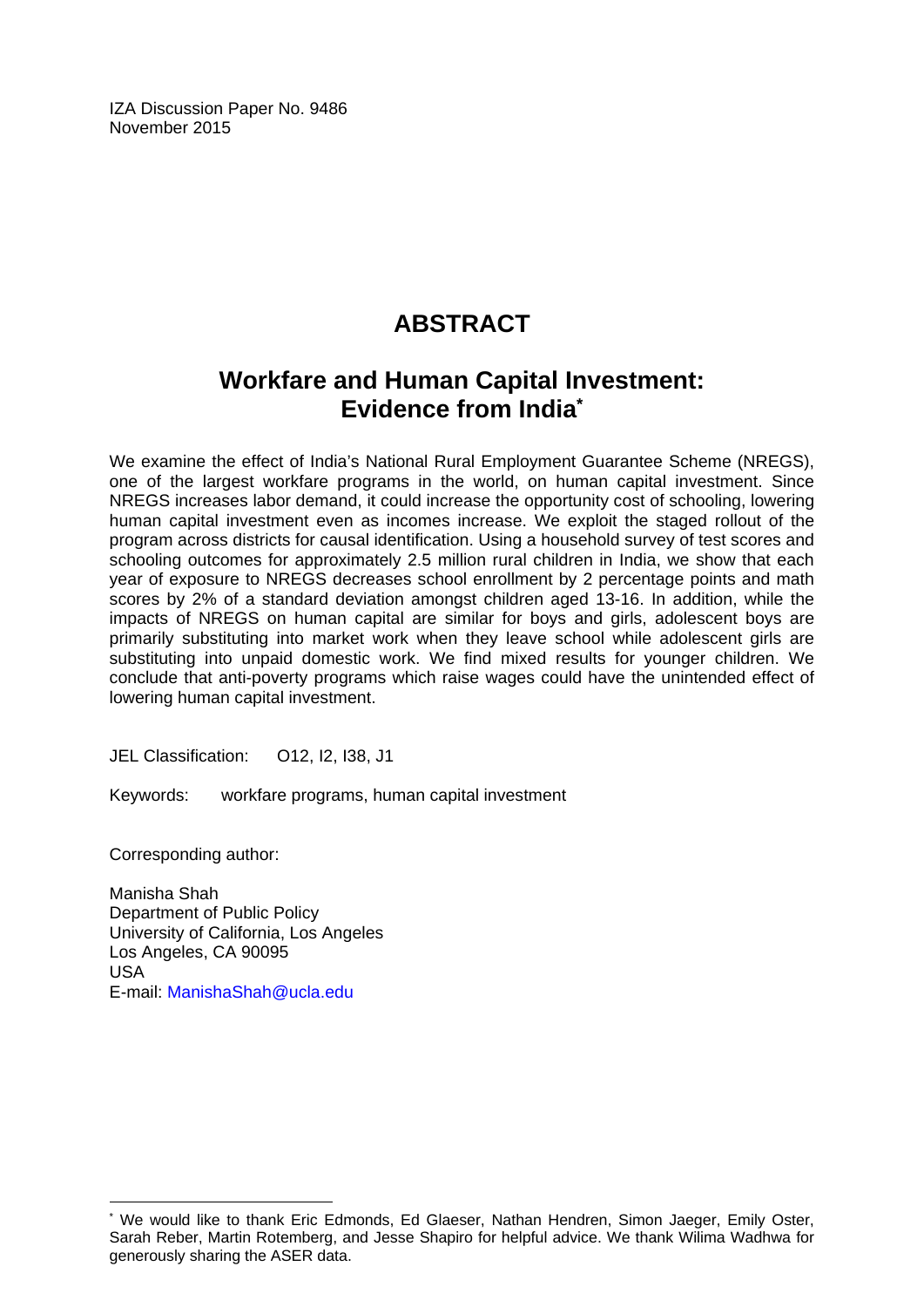#### 1 Introduction

Workfare programs are an increasingly popular tool for alleviating poverty in developing countries. The World Bank alone supported at least 24 countries in mobilizing public works programs between 2007–2009 (Subbarao et al., 2013). Economists have studied the effects of such program on wages and private sector hiring. Ravallion (1987) and Basu et al. (2009) show that government hiring may crowd out private sector work and lead to a rise in equilibrium private sector wages. Recently various papers have shown that there has been an increase in rural wages in India due to workfare (Imbert and Papp, 2015; Berg et al., 2012; Azam, 2012).

In this paper we study the effect of India's National Rural Employment Guarantee Scheme (NREGS), one of the largest workfare programs in the world, on human capital outcomes of children aged 5-16. We measure human capital using a unique data set on test scores for children in rural India: the Annual Status of Education Report (ASER). ASER tests nearly 500,000 rural children per year, both in and out of school, on basic literacy and numeracy skills. To identify the causal effects of the program, we exploit the three-phase rollout. The program was introduced gradually throughout rural India starting with the poorest districts in early 2006 and extending to the entire country by 2008. We find that children score significantly lower on math and reading test scores once NREGS enters their district, and they are also significantly less likely to be currently enrolled and on track in school. These effects are strongest for the 13 to 16 year olds. In addition, each additional year of exposure to NREGS between the ages of 13 and 16 causes math scores to decrease by 2% of a standard deviation and enrollment rates to fall by two percentage points.

We show that increased labor demand due to NREGS is causing this decrease in human capital investment. NREGS increases the opportunity cost of time for families, which decreases time intensive human capital investments. From previous work, we know that the opportunity cost of time is an important determinant of investment in education. For example, our own work shows that when rainfall is high and rural labour market opportunities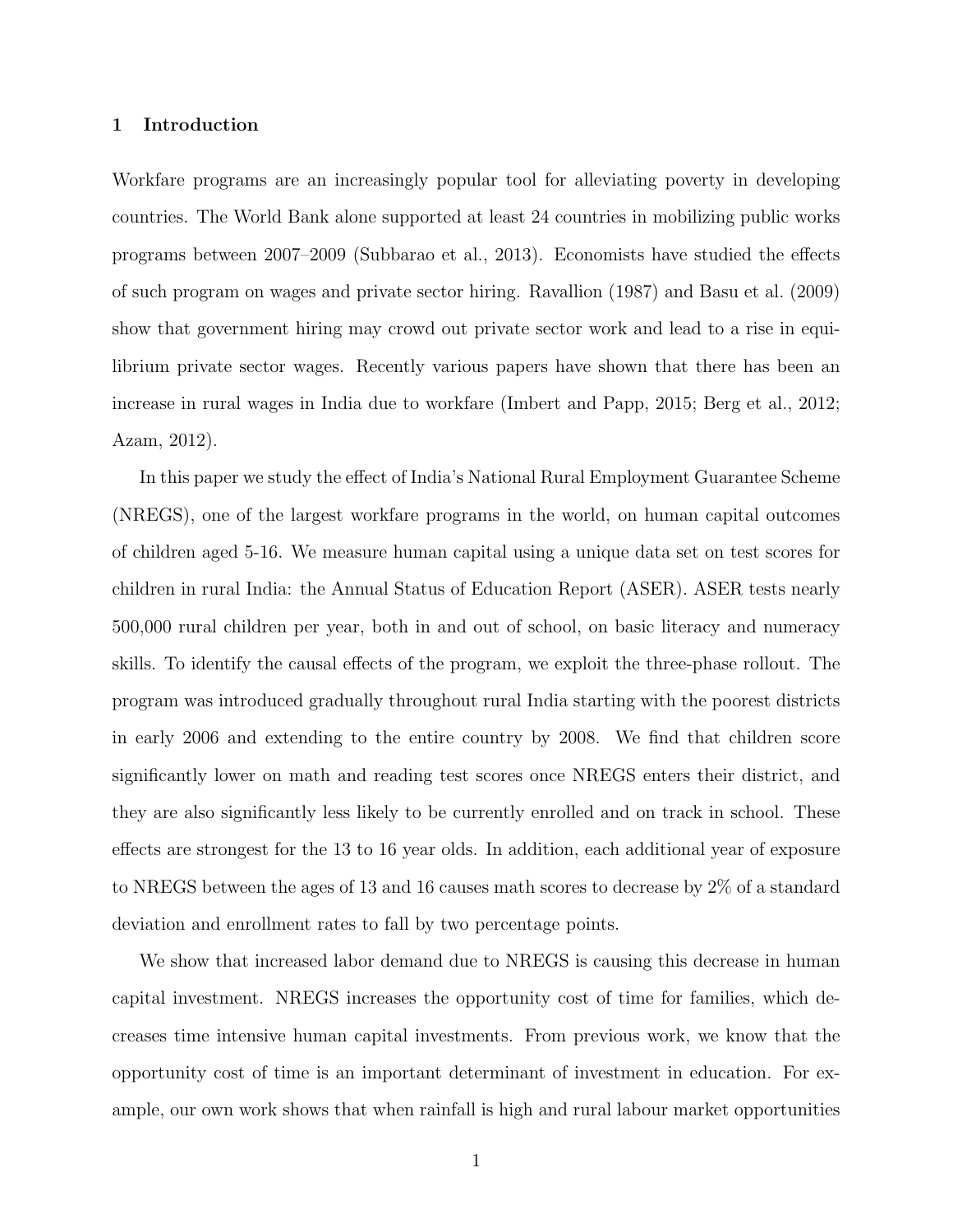are abundant, people invest less in human capital development of older children in rural India (Shah and Steinberg, forthcoming); others have shown similar patterns from factory openings in Mexico (Atkin, 2012) and fracking and housing booms in the U.S. (Cascio and Narayan, 2015; Charles et al., 2015). Consistent with this interpretation, our results are largely driven by children aged 13-16, who are old enough to substitute for adult labor but too young to be eligible for NREGS.

Using data from the National Sample Survey, we show that when NREGS rolls out in a district, children ages 13-17 are 2.4 percentage points less likely to report school as their primary activity and 2.8 percentage points more likely to report productive work as their primary activity. We find that adolescent girls are more likely to substitute for their mothers in domestic work, while boys are more likely to work outside the home for pay.

The results for younger children are more mixed. We find little effect of overall exposure to NREGS for primary school children (aged 5-12). Additional years of exposure have a slightly negative (for children aged 9-12), or slightly positive (for children aged 5-8) effect on human capital investment. However, we do find that NREGA exposure from age 2-4 significantly improves test scores and the likelihood that these children will enrol and be on track in school when measured at age 5, suggesting the increased income due to NREGS might play a positive role for younger children in the household.

We then examine threats to identification and the extent to which pre-trends, endogenous rollout, and/or NREGS-induced selective migration could be driving the results. We show that these threats are unlikely to be driving the empirical results.

This research adds to a growing literature which attempts to document the general equilibrium price effects of poverty alleviation programs, both in the United States (Hastings and Washington, 2010; Rothstein, 2010) and in the developing world (Jayachandran et al., 2013; Angelucci and de Giorgi, 2009; Attanasio et al., 2011; Kablonski and Townsend, 2011). As far as we know, this is the first paper to document the possibility that a workfare program can lead to lower levels of human capital attainment using nationally representative test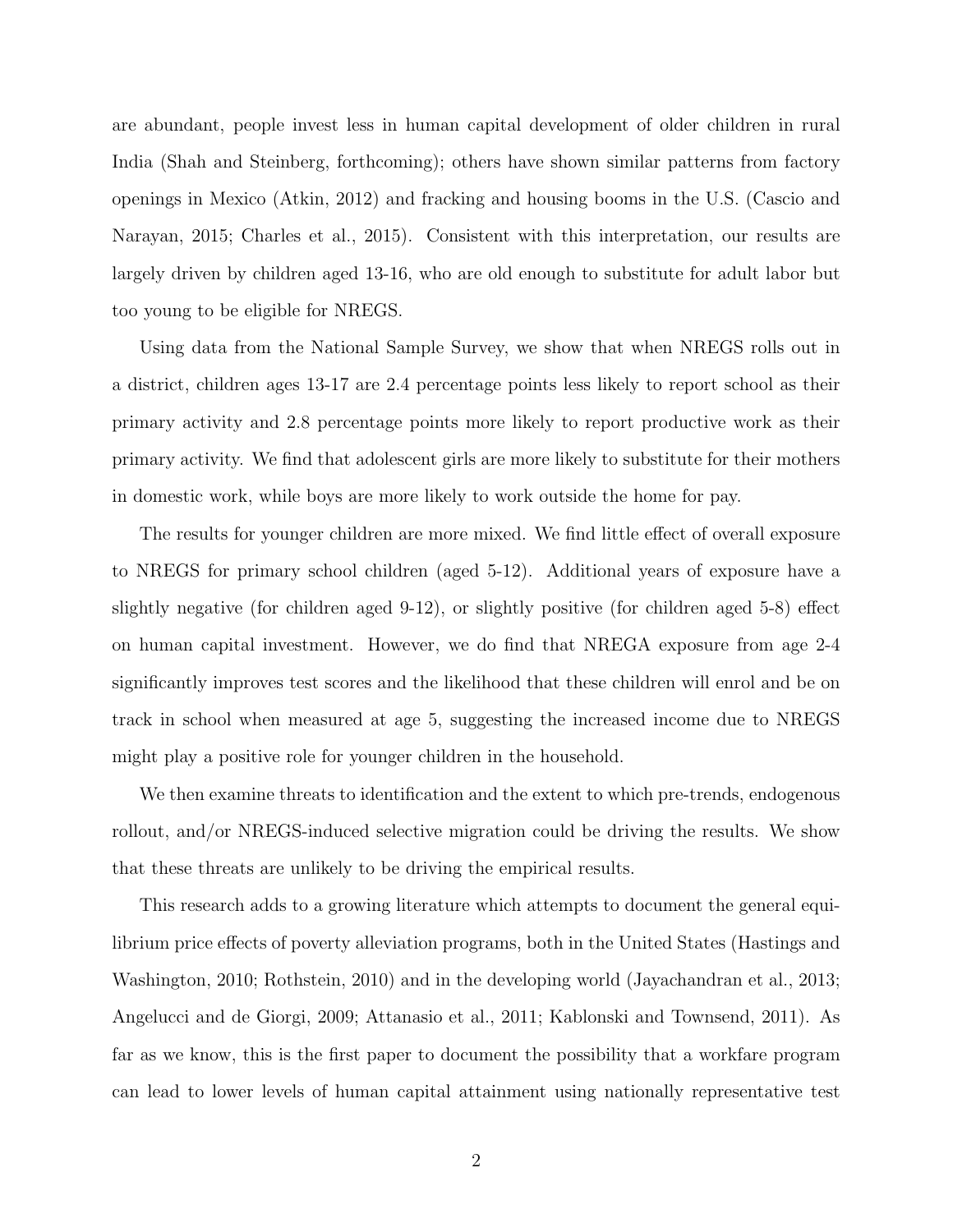score data and school enrollment rates. Li and Sehkri (2013) examine the impact of NREGS on school enrollment numbers using school level data (District Information System for Education), and find that enrollment numbers decrease in treated districts. Dahl and Lochner (2012) find that the Earned Income Tax Credit increases child achievement in the United States. In addition, these findings could be of direct interest to policy makers considering using workfare as a means of poverty alleviation. Given the importance of education for economic growth, if these types of programs raise prevailing wages and cause older students to substitute toward work and away from school, lump sum grants or conditional cash transfers might be other options to consider.

#### 2 Background and Data

#### 2.1 Background on NREGS

Workfare programs have become a popular anti-poverty tool. First, they are self-targeting: only those who are willing to work for a low wage will receive the subsidy (Besley and Coate, 1992). Second, they prevent dependency as participants will turn away from public works as better labor market opportunities arise. Third, these programs may increase private sector wages as well, thereby further increasing incomes of the poor.

India's National Rural Employment Guarantee Act (NREGA), passed in 2005, provides a legal guarantee of up to 100 days of annual employment at the statutory minimum wage rate<sup>1</sup> to rural households willing to supply manual labor on local public works in a financial year (Ministry of Rural Development, 2005). The Act mandates equality of wages for men and women and one-third of program beneficiaries to be women. It is operationalized through the National Rural Employment Guarantee Scheme which began in 2006 and has an annual budget of around Rs. 48,000 crores (approx. 9 billion dollars), amounting to more than 11% of the 2011 Union budget expenditure. In 2009-10, approximately 53 million households across India were beneficiaries of NREGS (Dutta et al., 2012).

<sup>1</sup>The statutory minimum wage rate varies across states but it is approximately 2USD per day.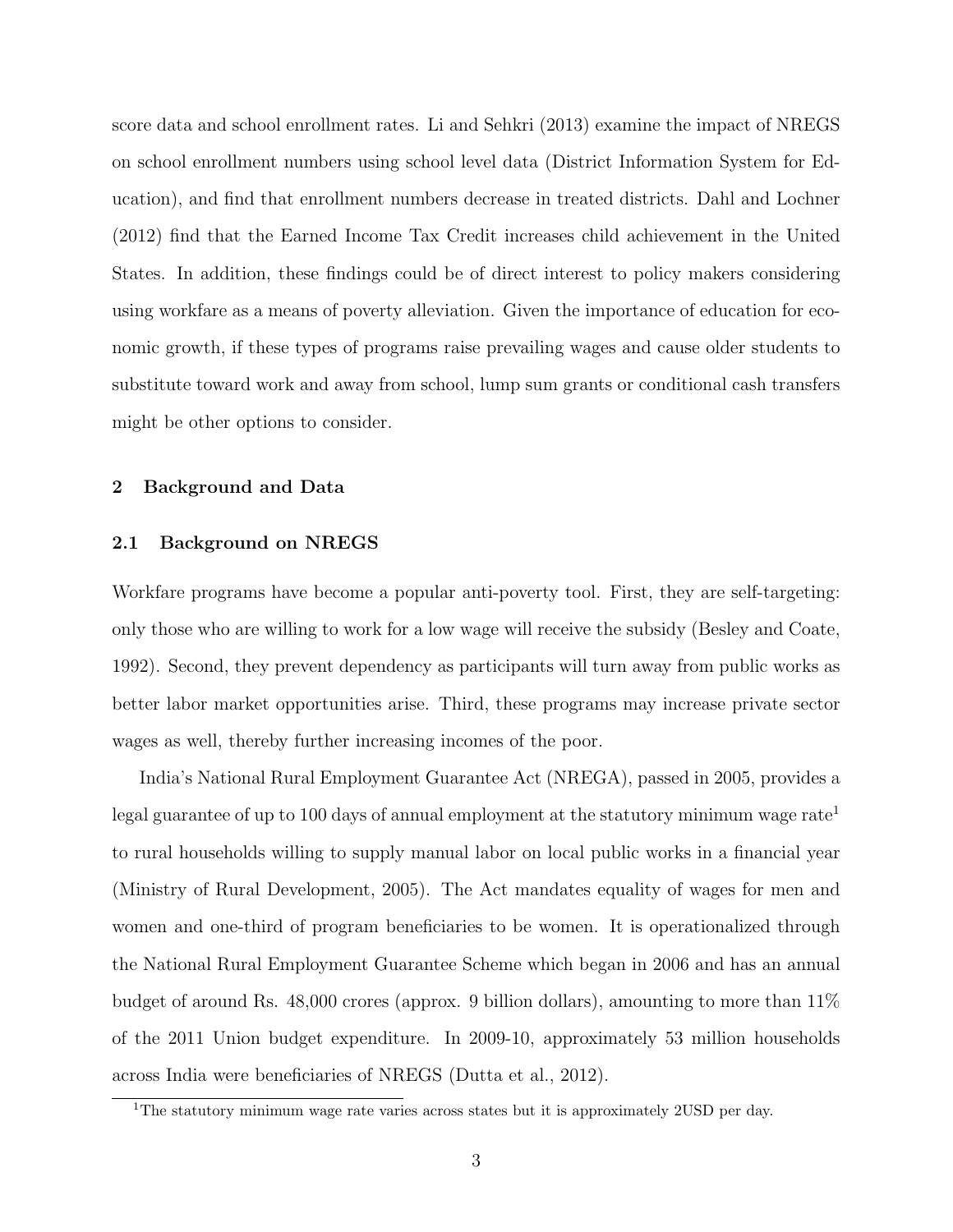To obtain work on a project, interested adult members of a rural household must apply for a Job Card at the local Gram Panchayat.<sup>2</sup> After due verification, the Gram Panchayat issues a Job Card, and the card should be issued within 15 days of application. The Job Card bears the photograph of all adult members of the household willing to work under NREGS and is free of cost. Workers can apply for work at any time once they have a job card. The applicants must be assigned to a project within 15 days of submitting the application. If they are not given a job, they are eligible for unemployment compensation. Applicants have no choice over the project. The particular types of projects allowed under NREGS are typical rural employment projects such as road construction, earthworks related to irrigation and agriculture, and water conservation. The federal government bears the entire cost of wages of the workers and 75 percent of the cost of materials. The state governments bear the remaining 25 percent. In addition, state governments bear the cost of unemployment allowance payable when the state government cannot provide wage employment on time (Azam, 2012; Ministry of Rural Development, 2008).<sup>3</sup>

#### 2.2 Rollout of NREGS

The National Rural Employment Guarantee Act was passed in 2005, and the scheme began to rollout in February 2006. Two hundred districts were given access to the program in February 2006. In April 2007, a further 130 districts were added, and in April 2008, the program became available in the remaining 270 districts. In this paper, we will refer to these groups of districts as "wave 1," "wave 2," and "wave 3," respectively. While the actual assignment mechanism to each wave is unknown, the government stated that an explicit goal of the roll out was to target the poorest districts first. However, it also guaranteed each state would receive at least one district in the first wave of the program. Zimmerman (2014)

<sup>&</sup>lt;sup>2</sup>The Gram Panchayat is the lowest level of administration in the Indian government comprising a group of villages.

<sup>3</sup>There is also a growing literature on corruption and leakage related to NREGS as well as potential interventions that might help improve these institutional problems (Niehaus and Sukhtankar, 2013; Niehaus et al., 2014; Afridi, 2008).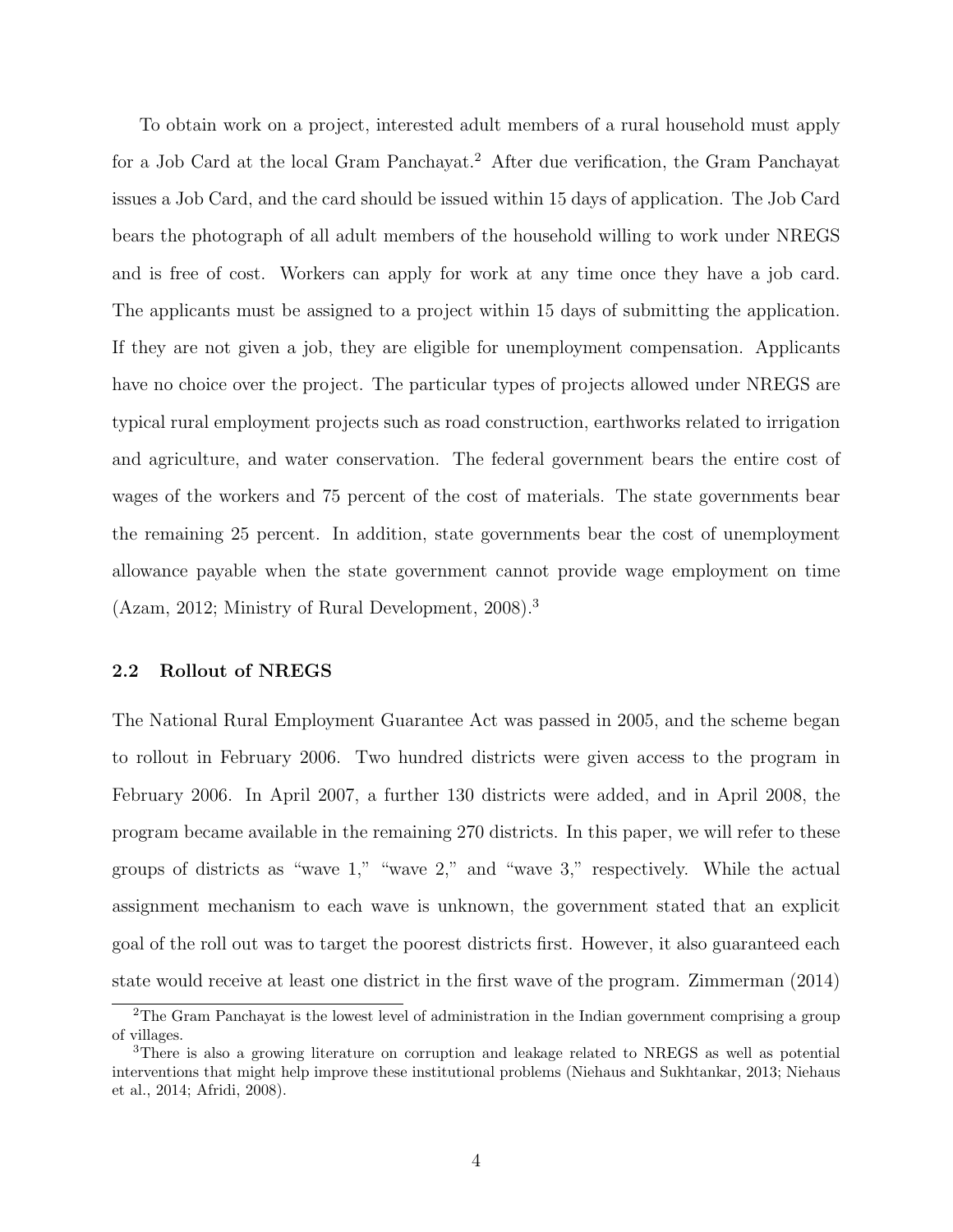argues that based on the allocation of similar programs, it is likely that states were given slots to allocate to each wave based on poverty levels. Actual allocation was likely based on the government's own "backwardness rankings" which is a ranking of districts based on agricultural wages, percent of scheduled caste/scheduled tribe, and agricultural productivity (Planning Commission, 2003), though this ranking does not perfectly explain allocation to each wave.

#### 2.3 Cognitive Testing and Schooling Data

Every year since 2005, the NGO Pratham has implemented the Annual Status of Education Report (ASER), a survey on educational achievement of children aged 3-16 in India which reaches every rural district in the country.<sup>4</sup> The math and literacy tests are administered to children ages 5-16 and so this is the age group we use in the analysis.<sup>5</sup> We have yearly data on children for 2005–2009, giving us a sample size of approximately 2.5 million rural children. We have one round of pre-NREGS test score data (2005), three rounds of test score data during the rollout (2006-2008), and one round after the program has been rolled out throughout the country (2009).

The sample is a representative repeated cross section at the district level. The ASER data is unique in that its sample is extremely large and includes both in- and out-of-school children. Since cognitive tests are usually administered in schools, data on test scores is necessarily limited to the sample of children who are enrolled in school (and present when the test is given). However, ASER enumerators survey at the household on Sundays, when people generally do not work and children are not in school, and must return to households where children are not present at the time of the survey. Therefore, our sample includes children currently enrolled, children who have dropped out, and children who never enrolled.

<sup>&</sup>lt;sup>4</sup>This includes over 570 districts, 15,000 villages, 300,000 households and 700,000 children in a given year. ASER is the largest annual data collection effort with children in India. For more information on ASER, see http://www.asercentre.org/

<sup>&</sup>lt;sup>5</sup>In 2005, only children aged 6-14 were tested. Our results are robust to restricting to these ages for all five years.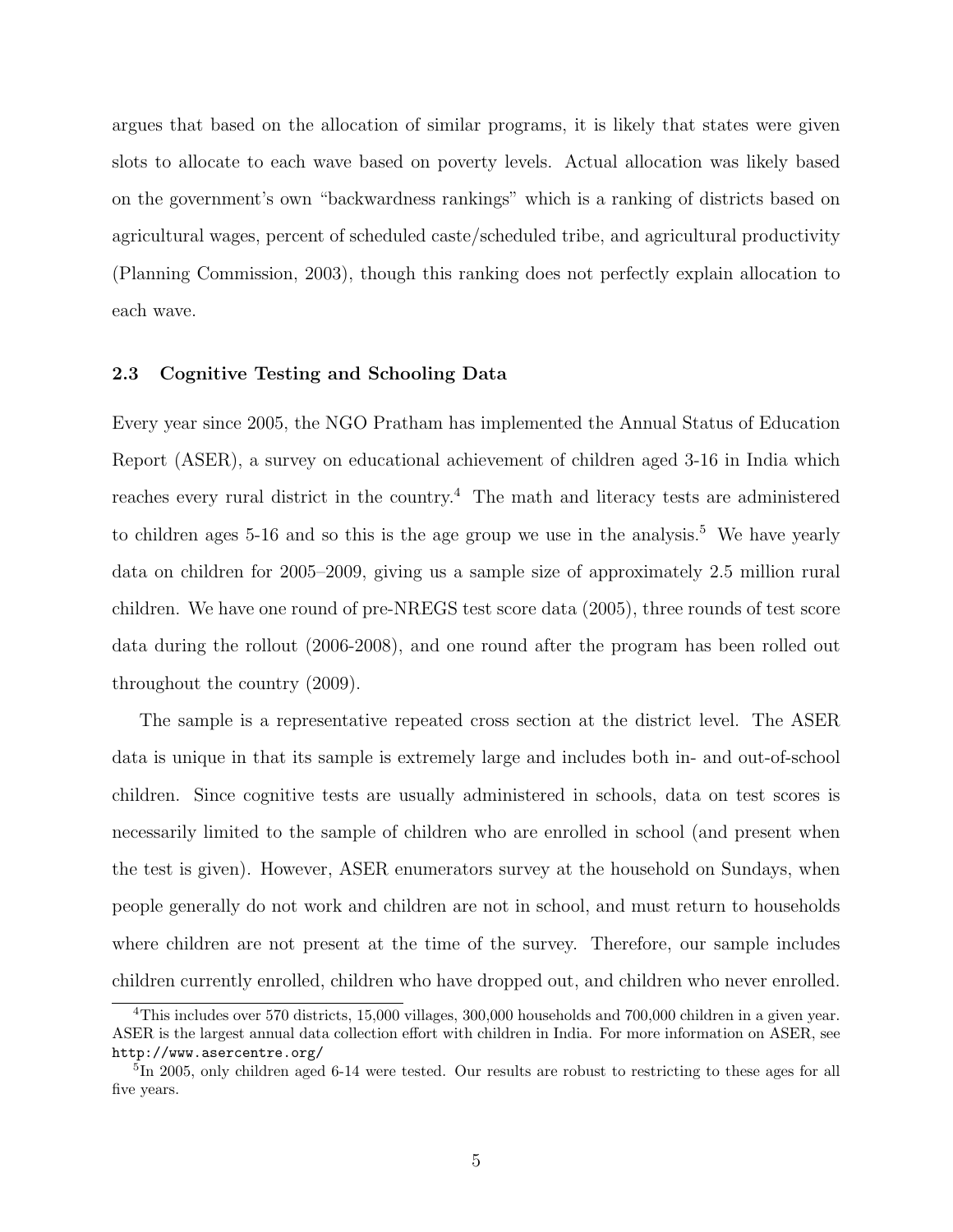In Table 1 we describe the characteristics of the children in our sample as well as their test scores.

ASER surveyors ask each child four questions each in math and reading (in their native language). The four math questions are whether the child can recognize numbers 1-9, recognize numbers 10-99, subtract, and divide. The scores are coded as 1 if the child correctly answers the question, and 0 otherwise. We calculate a "math score" variable which ranges from 0-4, and is the sum of the scores of the four numeracy questions. For example, if a child correctly recognizes numbers between 1-9 and 10-99, and correctly answers the subtraction question, but cannot correctly answer the division question, then that child's math score would be coded as 3. In 2006 and 2007, children were also asked two subtraction word problems. Thus, we also define "total math score" which includes these word problems in the years in which they were asked<sup>6</sup>. Total math score ranges from  $0-6$ .

Each child was also asked to complete four reading tasks. The child is tested as to whether he/she can recognize letters, recognize words, read a paragraph, and read a story. We generate a total reading score that ranges from 0 to 4 depending on how many tasks the child can complete. The ASER dataset also includes information on whether the child is currently enrolled in school and the current grade of the child which we use as additional measures of schooling.<sup>7</sup>

#### 2.4 Labor and Employment Data

To examine the impact of NREGS on schooling outcomes and work, we use the National Sample Survey (NSS) Rounds 60, 61, 62, 64 and 66 which was collected between 2003 and 2009 by the Government of India's Ministry of Statistics. This is a national labor and employment survey collected at the household level all over India, and we use data from all rural households in these surveys. Rounds 60 and 61 (2004 and 2005) are pre-rollout, round

<sup>6</sup>Because we have year fixed effects in all regressions, the differential means in different years will not affect our analysis.

<sup>7</sup>More information on the ASER survey questions, sampling, and procedures can be found in the ASER data appendix.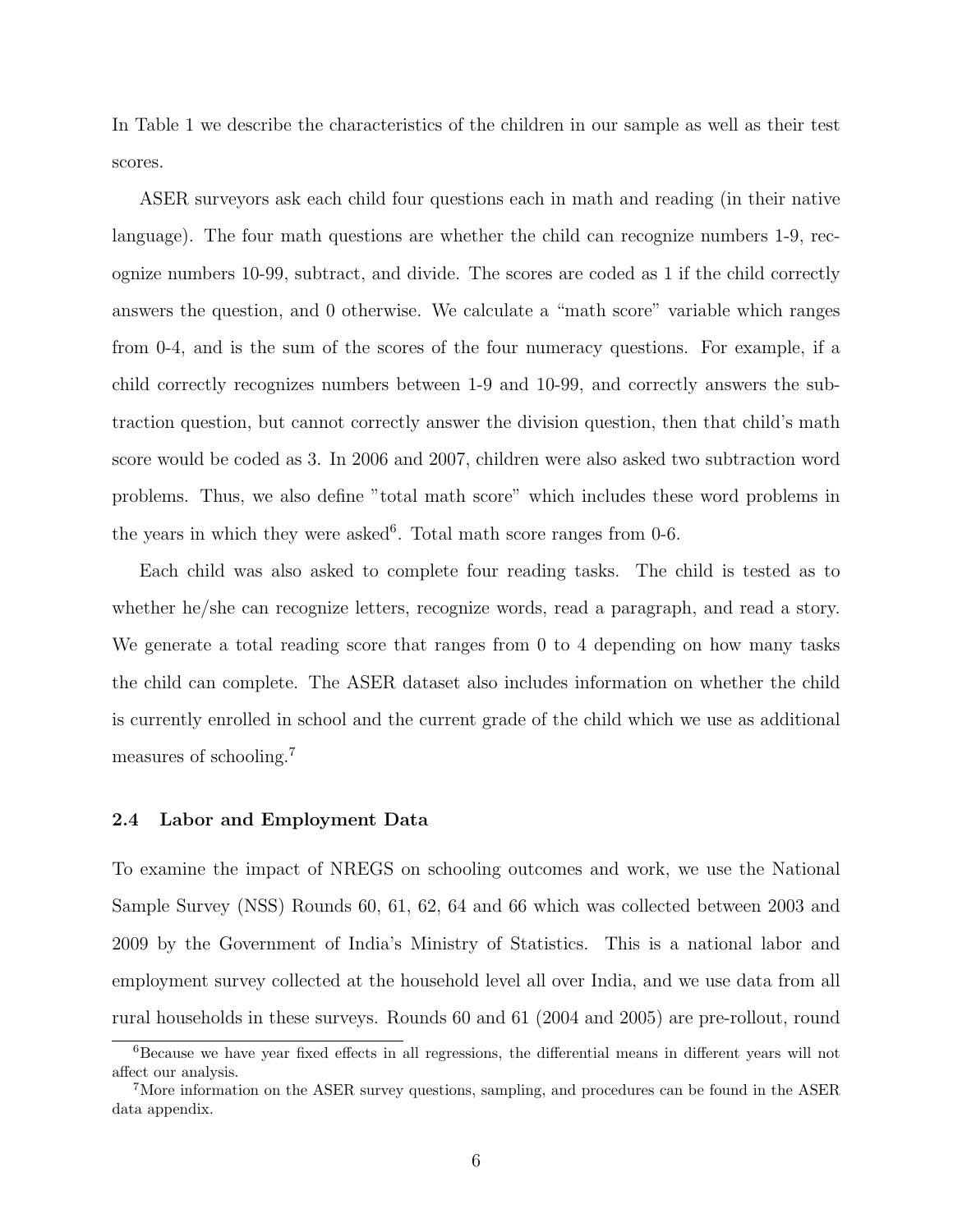62 straddles 2005 and 2006 but very few districts are sampled in 2006, round 64 is collected during the rollout (2007), and round 66 is collected after the rollout (2009).<sup>8</sup>

This dataset gives us measures of employment and schooling status at the individual level. The survey asks about the "primary activity" of each member of the household. We define "domestic work" as individuals who report to attending domestic duties and/or engaging in free collection of goods (vegetables, roots, firewood, cattle feed, etc.), sewing, tailoring, weaving, etc. for household use; we define "works at home" as individuals who report to being self-employed and working in their household enterprise (either as an own account worker, an employer or as an unpaid family worker). We define "works outside of home" as someone who reports their status as a regular salaried/wage employee or as a paid casual laborer. An individual whose primary activity is going to school is defined as "attends school."<sup>9</sup>

#### 3 Empirical Strategy

Because NREGS was rolled out in three waves, we can compare districts before and after the program was in place while controlling for overall year and district effects. This strategy allows us to identify effects off the within-district timing of the rollout, rather than simply comparing districts in earlier and later waves.

We estimate the following regression:

$$
S_{ijty} = \alpha + \beta_1 \delta_{jt} + \gamma_j + \phi_t + \psi_y + \epsilon_{ijty}
$$
\n<sup>(1)</sup>

where  $S_{ijty}$  is a schooling outcome variable (such as test score or enrollment status) for child i in district j in year t who is age y,  $\delta_{it}$  is an indicator of whether district j had NREGS

<sup>8</sup>For the placebo analysis we also use round 55 (1999-2000) of the NSS data as it provides a longer time horizon for pre–trends to analyze.

<sup>9</sup>Note that this question is asked slightly differently than the school enrollment question in the ASER data. ASER asks if each child is currently enrolled, and if so, in which type of school. NSS asks about the child's "primary activity." Thus, 94% of children in the ASER report being currently enrolled, while only 82% of children the same age report "attending school" as their primary activity.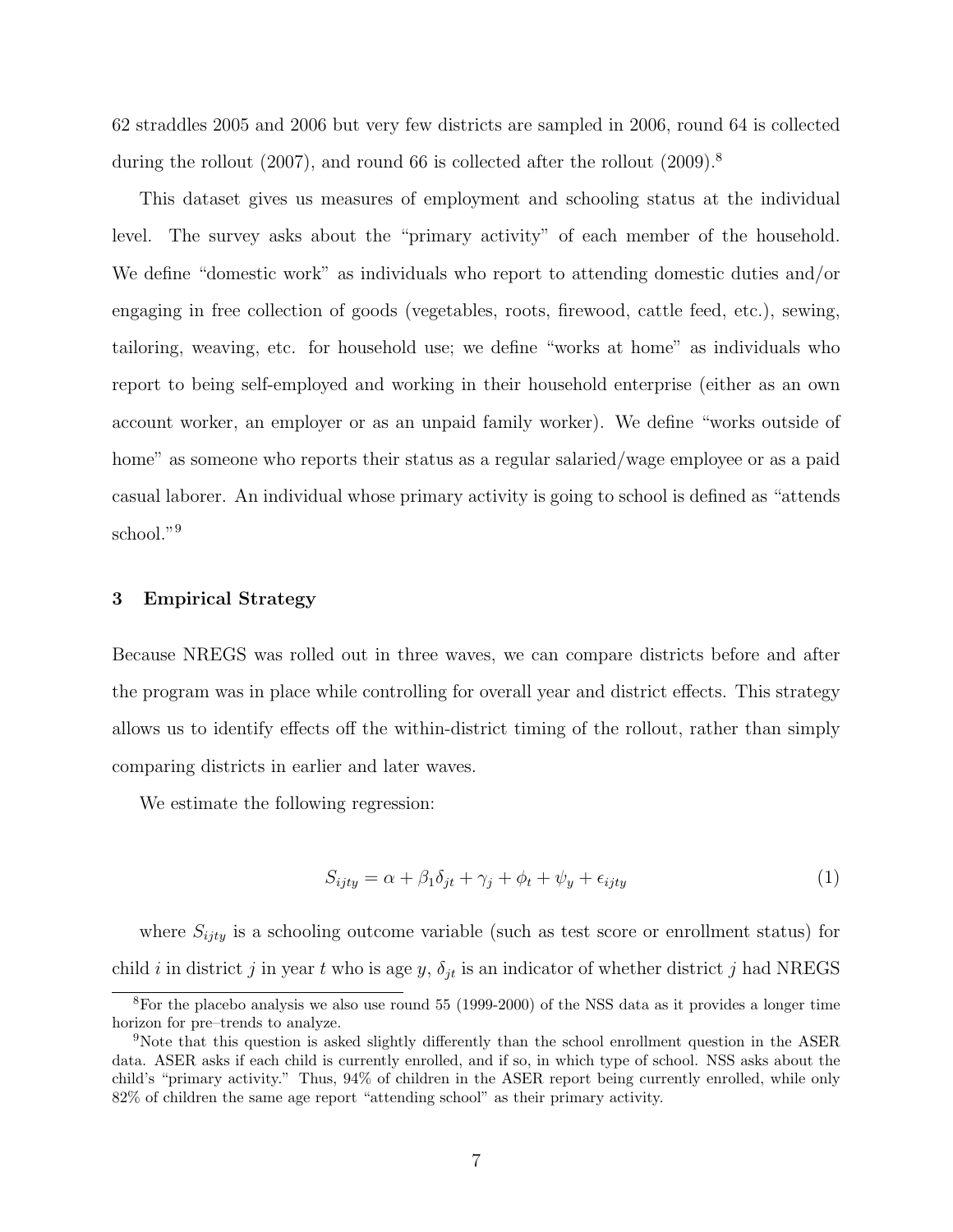in year t,  $\gamma_j$  is a vector of district fixed effects,  $\phi_t$  is a vector of year fixed effects, and  $\psi_y$  is a vector of child age fixed effects.  $\beta_1$  is our coefficient of interest, and it measures the effect of NREGS on the outcome variable S. Standard errors are clustered at the district level.

Identification relies on the assumption that in the absence of NREGS, the districts that received the program earlier and those that received the program later did not have systematically different time patterns in our outcome variables. We will rely on the assumption that the program was rolled out based on static characteristics of the districts, rather than underlying trends in school enrollment or child labor. This is similar to the method employed in Imbert and Papp (2015), which finds that NREGS increased private sector labor wages and rural incomes. We will investigate threats to identification explicitly in Section 6.

One might expect that children who were exposed to the program for a longer period of time experience larger effects. For example, in 2008, a 13 year old in wave 1 was exposed to NREGS longer than a 13 year old in wave 2. To test for this, we calculate "years of exposure" to NREGS for various cohort in each district. We calculate years of exposure for children aged 13-16, 9-12, 5-8, and 2-4, since increased wages can have differential effects at different ages (Shah and Steinberg, forthcoming). We estimate equation 1 where  $\delta$  is now a vector which measures years of exposure to NREGS for each age group, rather than a dummy for whether or not the program has been rolled out. For the eldest three age categories, years of exposure ranges from 0-4 and for the 2-4 year olds, it ranges from 0-3. These regressions also contain additional fixed effects for year of birth (in addition to age and year fixed effects) to account for general cohort effects, which will be correlated with dosage.

#### 4 Results

#### 4.1 ASER Main Results

Table 2 shows our primary estimates of  $\beta_1$  from equation 1 in the ASER data. Panel A shows results for the full sample of children, aged 5-16. In Panels B and C of Table 2, we separate children into two broad age groups: primary school age (5-12), and secondary school age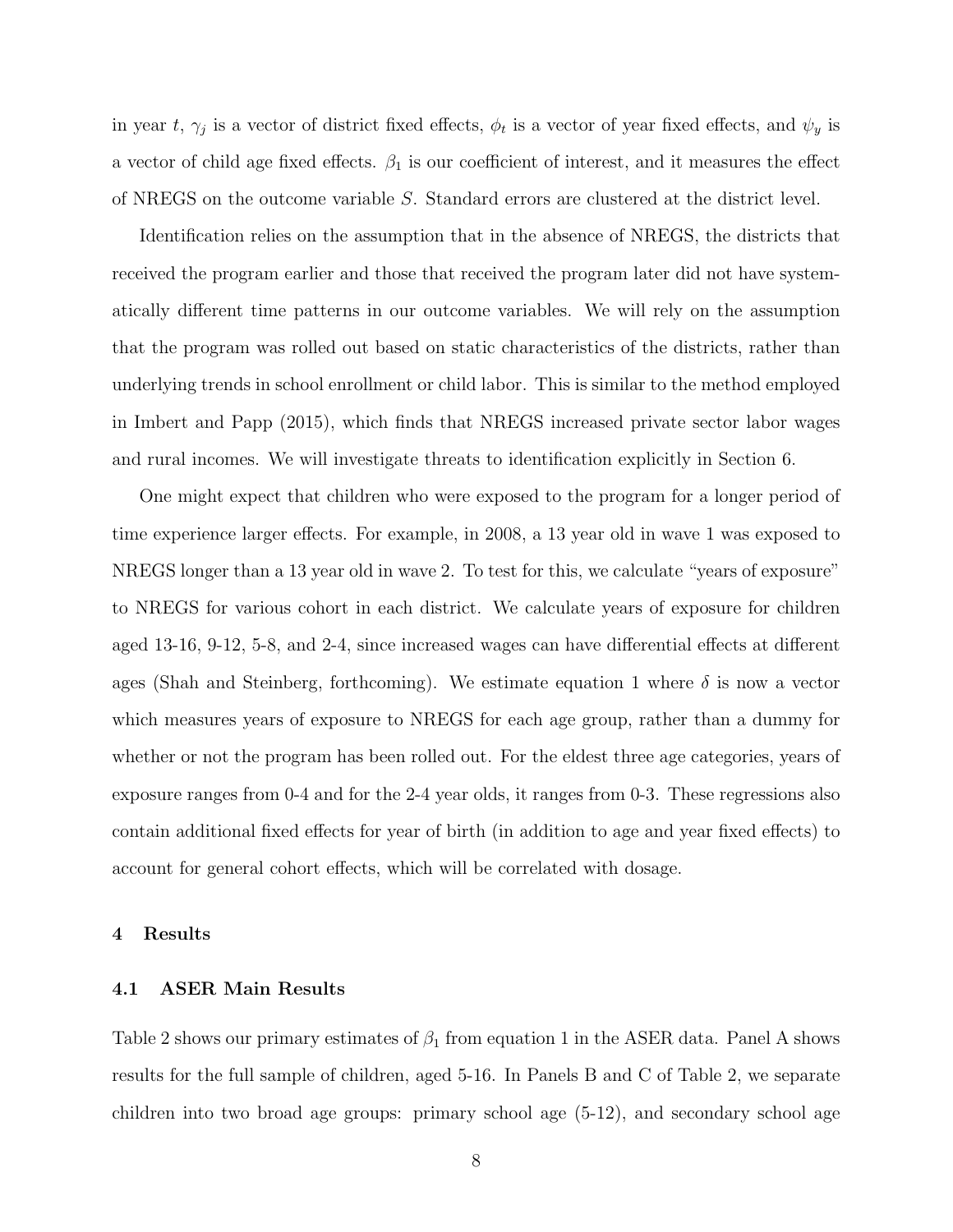(13-16). Columns 1-3 show the effect of NREGS on test scores while columns 4-5 show the estimates of the effect of NREGS on the probability that a child reports being enrolled in school and the effect of NREGS on a child's current grade

In Panel A, the results suggest that NREGA has a negative impact on total math score, currently enrolled, and current grade. The coefficient on total math score is -.082, and statistically significant at the 1% level. This represents a 3% decrease from a mean of 3.02. Column 4 shows our estimate of the effect of NREGS on the probability that a child reports being enrolled in school. This coefficient is negative and statistically significant, and indicates that NREGS decreases the probability that a child is currently enrolled in school by .64 percentage points. Finally, column 5 shows estimates of the effect of NREGS on a child's current grade, which decreases by .05 years. Broadly, these results are consistent with NREGS reducing overall human capital investment, both on the intensive and extensive margins.

The results in Panel B for the older children are larger and statistically significant relative to the full sample. In fact, the negative impacts of NREGS are strongest for this age group. Enrollment rates for older children are dropping by almost a full percentage point when NREGS rolls out, which represents an 8% increase in the probability that these children are out of school. Current grade also decreases by .1 year when NREGS rolls out for this older group. In addition, total math score and reading test scores have negative and statistically significant coefficients, which indicates that learning, not just reported enrollment rates, are decreasing for these children.

The results in Panel C for the younger children are smaller and generally not statistically significant. Younger children are 0.45 percentage points less likely to be currently enrolled in school (from a mean of .96). Some coefficients are positive while others are negative. The magnitudes are small and none of the other coefficients on math/reading scores or current grade are statistically significant. Therefore, it seems the declines in observed human capital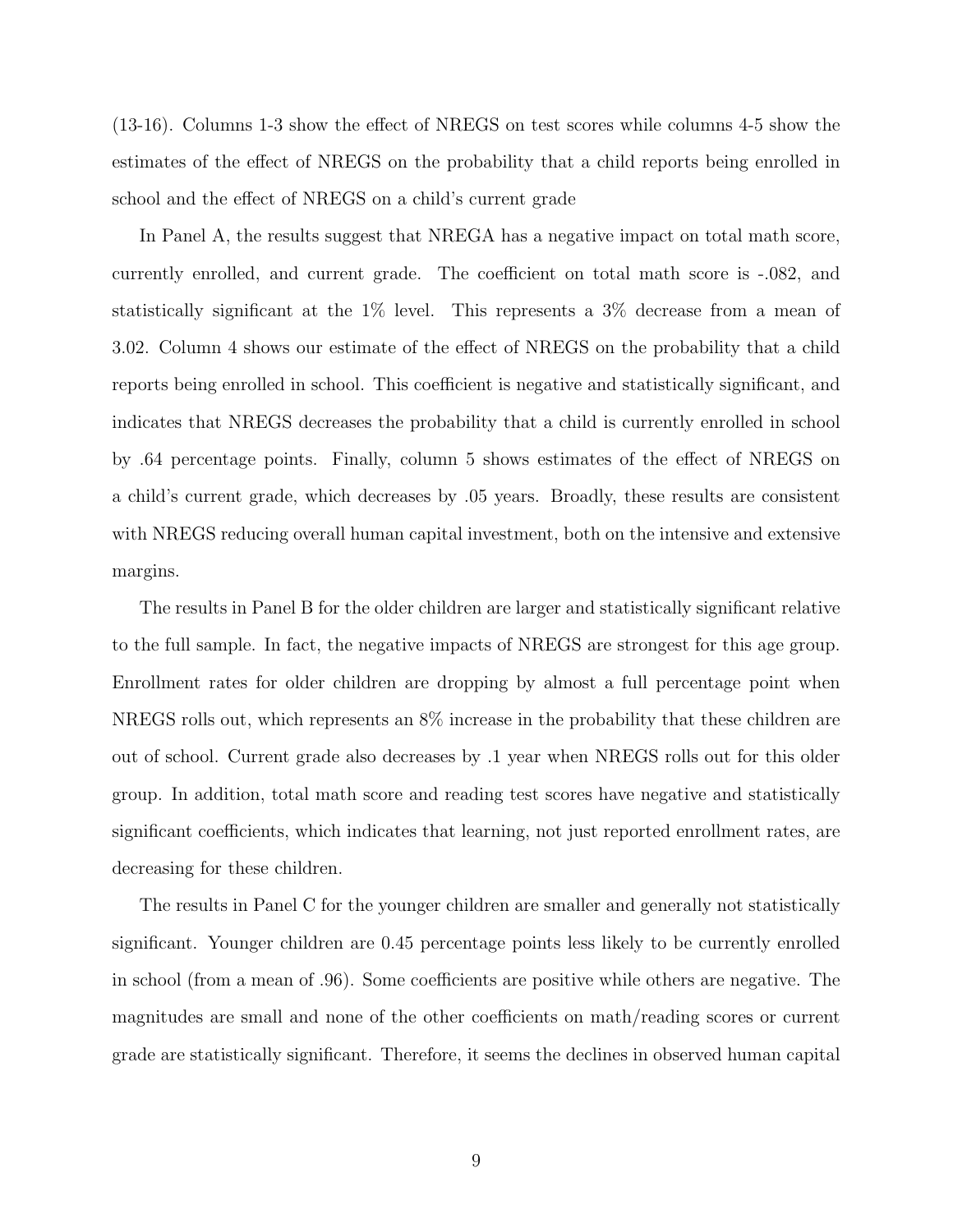are primarily being driven primarily by the older children.<sup>10</sup>

#### 4.2 ASER Exposure Results

Figure 1 shows the effect of each year of exposure from age 13-16 on school attendance and math scores. All coefficients are negative for both outcomes, and the effects get more negative as exposure increases, up to a 6 percentage point decrease in school enrollment and an almost .1 point decrease in math scores (10% of a standard deviation) for 4 years of exposure. Figures 2 and 3 show the effect of exposure for each age group (2-4, 5-8, 9- 12, and 13-16), estimated for all children aged 5-16, for math scores and school enrollment respectively. In these figures, though adolescent exposure to NREGS is clearly negative and decreasing, the effects at younger ages are quite different. For math scores in particular, the youngest age group (2-4) have markedly higher and increasing test scores with increased exposure to NREGS.

Table 3 reports the results from linear regressions of exposure to NREGS at each age group on all outcome variables. Again, exposure to NREGS has the largest negative impacts for the 13-16 year olds. Each year of exposure to NREGS during adolescence decreases school enrollment by 1.7 percentage points and math scores by about 2% of a standard deviation. For total math score, the decrease is 10% of a standard deviation per year of exposure. This implies that by age 16, children who live in districts with NREGA for their entire adolescence score 8% of a standard deviation lower on math scores, and are 8 percentage points less likely to be in school. The results are less stark for exposure from age 9 to 12. Negative magnitudes decrease and the majority of the coefficients are not statistically significant.

Again we see that for the younger children, the results are quite different. For each year of exposure from 2 to 4, NREGS increases math test scores by 5% of a standard deviation, and increases the likelihood that children are enrolled in school by almost 1 percentage point.

 $10$ In Table A1, we investigate the results by gender. Though all of the coefficients on the interaction of female and NREGS are negative, the only coefficient which is statistically significant is total math score. Overall, it seems that NREGS does not differentially affect human capital investment for girls and boys.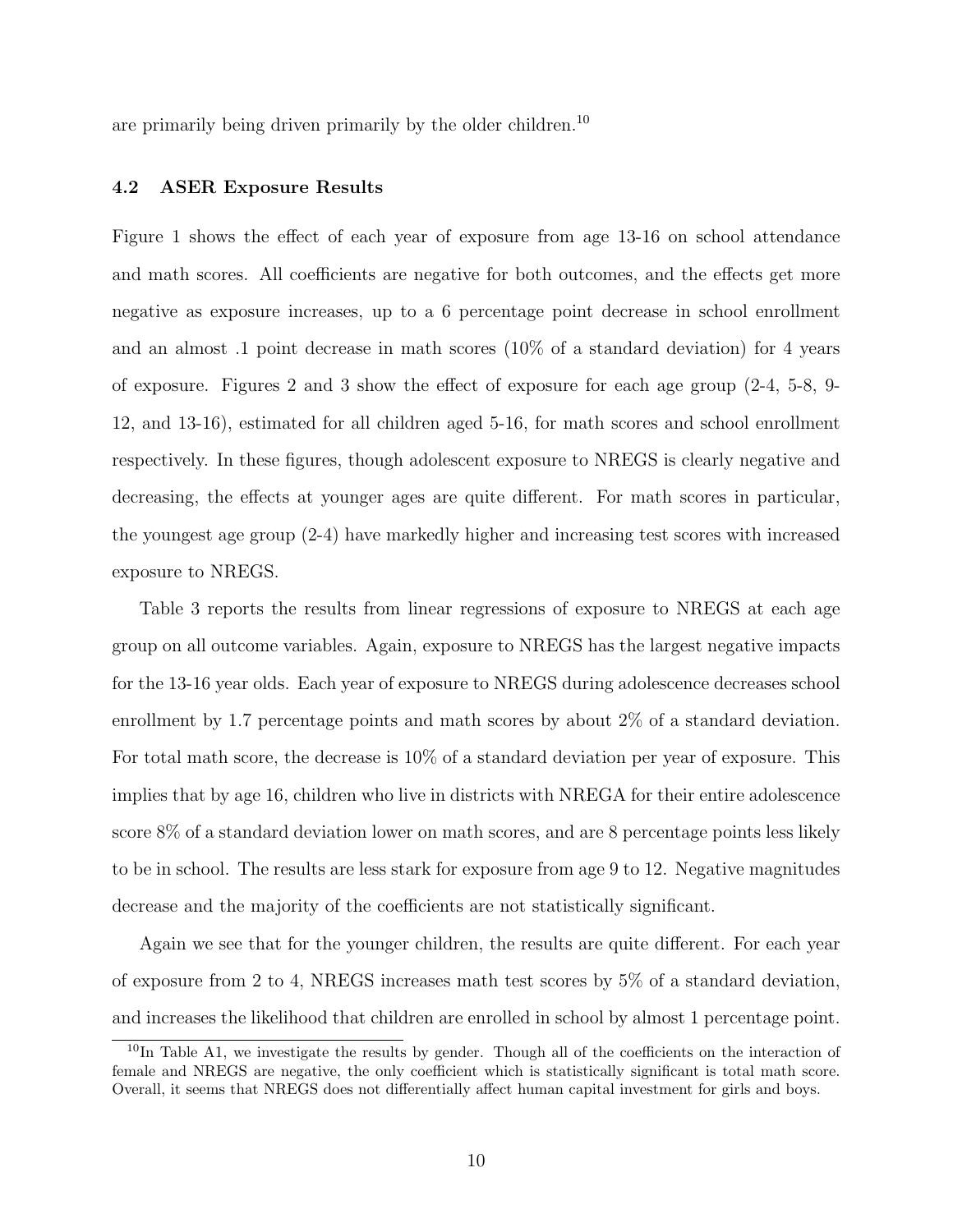This is consistent with Shah and Steinberg (forthcoming) who find that increased wages in rural India are positively associated with human capital before age 5 (when the income effect is likely to dominate), but negatively associated with human capital at older ages.

#### 4.3 NSS Results

We use the NSS data to corroborate the ASER human capital results. In addition, while the ASER results are informative about the reduced form effect of the program on human capital investment, we cannot learn whether children are substituting into productive work (as hypothesized) with the ASER data, since we have no information on their other activities. In Table 4, we show estimates of the effect of NREGS on children's reported "primary activity" using the NSS data for children aged 13-17 and 5-12. Columns 1 and 2 show the estimates of NREGS on whether the child reports that his or her primary activity is productive work versus attending school. We find that children ages 13-17 are 2.8 percentage points less likely to report attending school, and 2.4 percentage points more likely to report working. This result is consistent with Islam and Sivasankaran (2014) who find an increase in time spent working outside the household for older children due to NREGS. The results for the younger children shown in Table 4 are neither economically meaningful nor statistically significant.

#### 5 Mechanisms

We have shown that the introduction of NREGS caused a decrease in human capital investment amongst adolescents. In this section, we will outline the evidence for possible mechanisms. First, we will examine whether NREGS created a shift in labor demand that increased the opportunity cost of schooling. In addition, we will assess whether changes in the returns to schooling and/or decreased parental supervision could be driving the results.

Labor Demand From previous work, we know that NREGS caused an increase in labor demand and wages in the districts in which it was operational (Imbert and Papp, 2015;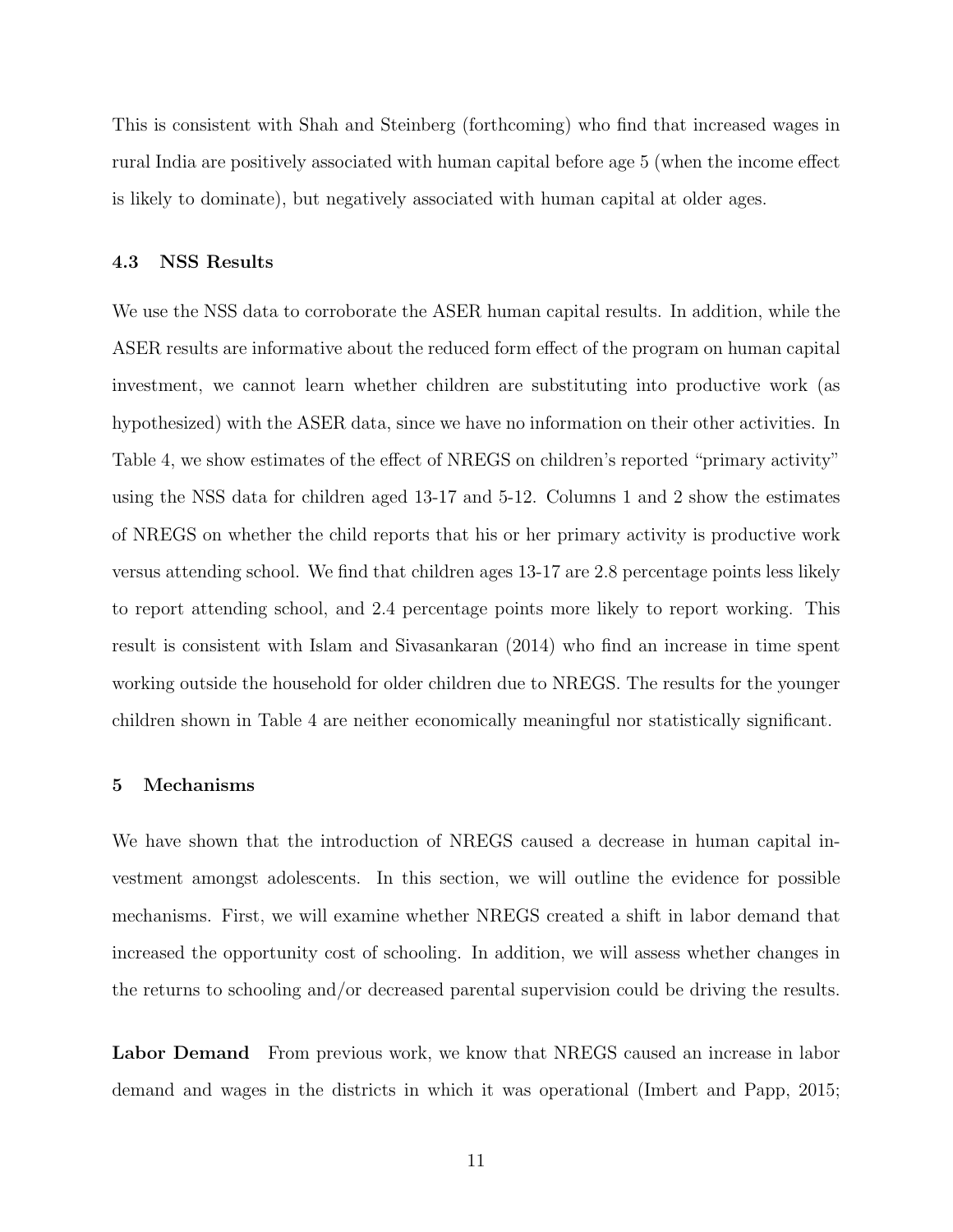Zimmerman, 2014; Azam, 2012). Though work on NREGS projects was legally limited to those over the age of 18, this could have caused an increase in labor demand for adolescents in a few ways. First, there could have been some leakage in who was allowed to work for the program, with either adolescents lying about their age, or program administrators looking the other way. Second, the introduction of NREGS jobs could create additional jobs, such as selling tea or food to workers. Lastly, adolescents' labor could be substitutes for adults' labor, so that when adults begin working for NREGS, adolescents take their places doing household, farm, and domestic work.<sup>11</sup>

While we know from Table 4 that adolescents report increases in productive work at the onset of NREGS, in order to understand what is causing this, we look more closely at the shifts in labor amongst both parents and children. In Table 5, we show estimates  $\beta_1$ from Equation 1, where S is one of primary activity categories, and  $\delta$  is an indicator for the rollout of NREGS, estimated separately for fathers and mothers.<sup>12</sup> Column 1 shows the effect of NREGS on working in a home enterprise (primarily farms), either as its head, an employer, or an unpaid family worker. We find that for fathers, this work is decreasing by 3 percentage points. Working outside the home increases for both mothers and fathers, though the increase is larger for fathers (5 percentage points versus 2 percentage points). Lastly, domestic work decreases for mothers by 3 percentage points. Overall this is consistent with mothers switching out of domestic work and into market work, either at home on the farm or outside in the market; while fathers are switching from working at home to working for wages in the market.<sup>13</sup>

In Table 6, we show our estimates of the impact of NREGS on primary activity, broken down by the same categories for children aged 13-17 with gender interactions.<sup>14</sup> While we do

<sup>&</sup>lt;sup>11</sup>A related story is that when parents increase labor supply, they take their children with them to work. The children may have some marginal economic contribution, but really work is daycare (Edmonds and Pavcnik, 2005). We rule out this possibility since the main effects are coming from adolescents who would not require daycare from their parents.

<sup>&</sup>lt;sup>12</sup>Male heads of household age 18-65 and female spouses of household heads aged 18-65, respectively.

<sup>&</sup>lt;sup>13</sup>NSS does not directly ask households if they are working for NREGS until 2009, so we do not know whether the switch to outside work is into NREGS jobs or other paid work.

 $14$ In Appendix Table A5, we report these results for children age 5-12. We do not see similar effects for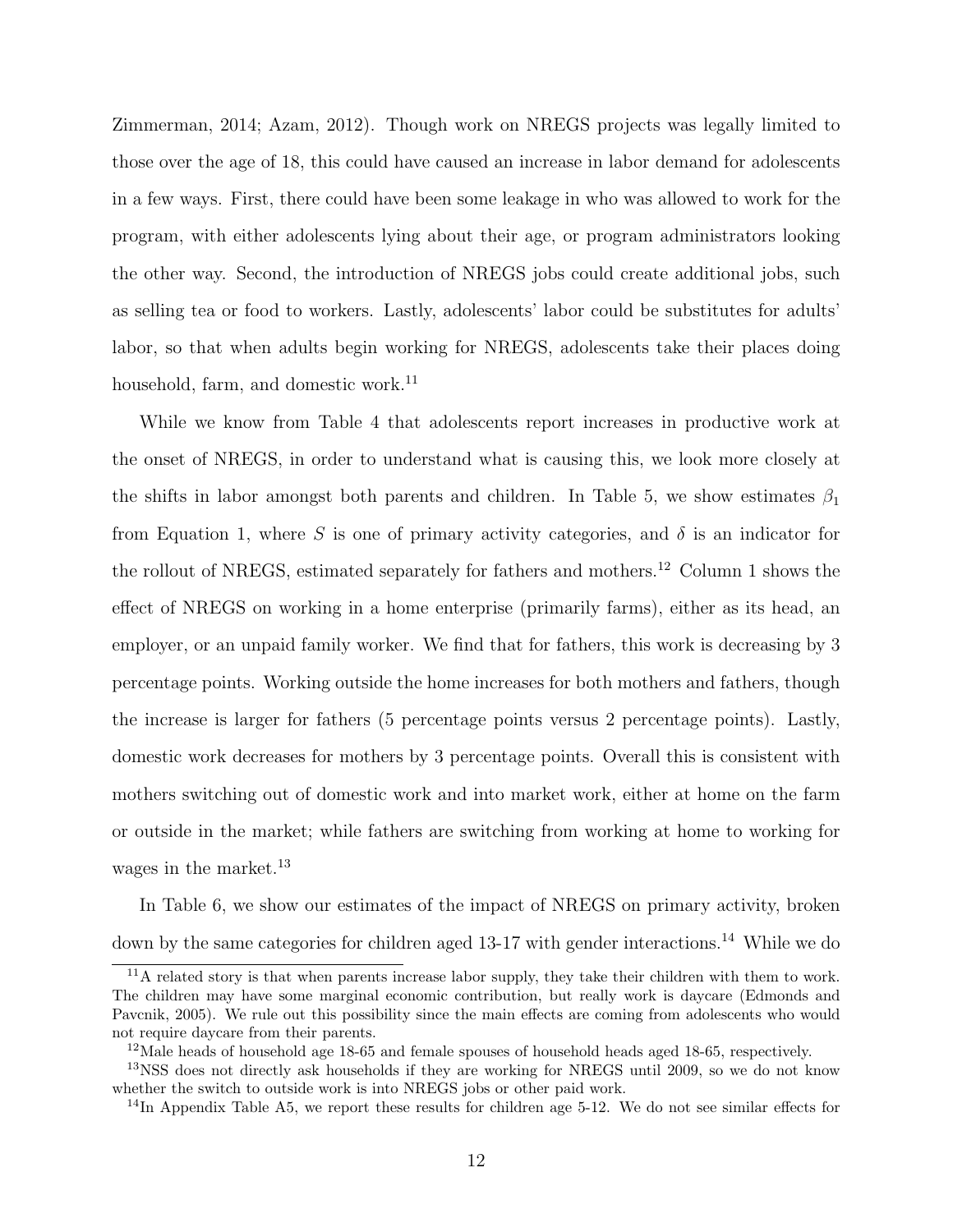not observe differences in the effects of NREGS on human capital investments by gender, we do observe differences in work type by gender. The pattern for boys is similar to that of adult men: they reduce working at home (and attending school) and increase the probability of working outside the home. Thus, for boys it looks as though they are either working directly for NREGS or in market jobs as substitutes for adult labor.

For girls, the results are quite different. Girls appear to be substituting almost entirely into domestic work when leaving school. Since mothers are substantially decreasing domestic work when NREGS becomes available, it is likely that these girls are substituting for their mothers' labor inside the household. We show these results graphically in Figures 4 and 5, respectively.

Returns to Schooling Since NREGS is a transfer program to the poor and largely uneducated, it can lower the average returns to schooling. If families are forward looking, they could reduce their schooling investment to adjust to the new, lower returns, which could explain our findings (Oster and Steinberg, 2013; Jensen, 2012). The increase in the agricultural wages due to NREGS is about 5 percent (Imbert and Papp, 2015; Berg et al., 2012; Azam, 2012). Returns to schooling in the developing world are estimated at 7-14% per year (Duflo, 2001; Card, 1999). If families expect the program to last for many years, it is possible that they chose to reduce their investment in human capital in expectation of lower returns. While we believe it is unlikely that parents believed the program would last for so long, we cannot rule out that the expectation of increased future wages, not just current increased wages, is driving decreases in school enrollment.<sup>15</sup>

Parental Supervision Another possible channel through which NREGS could impact human capital investment is if parents are integral in ensuring that their kids show up to

them. None of the results are statistically significant and most of the coefficients are close to zero.

<sup>&</sup>lt;sup>15</sup>Since our estimates are identified off of the staged rollout, it would also have to be the case that expectations moved with the implementation of the program, rather than its announcement, since that did not vary across districts.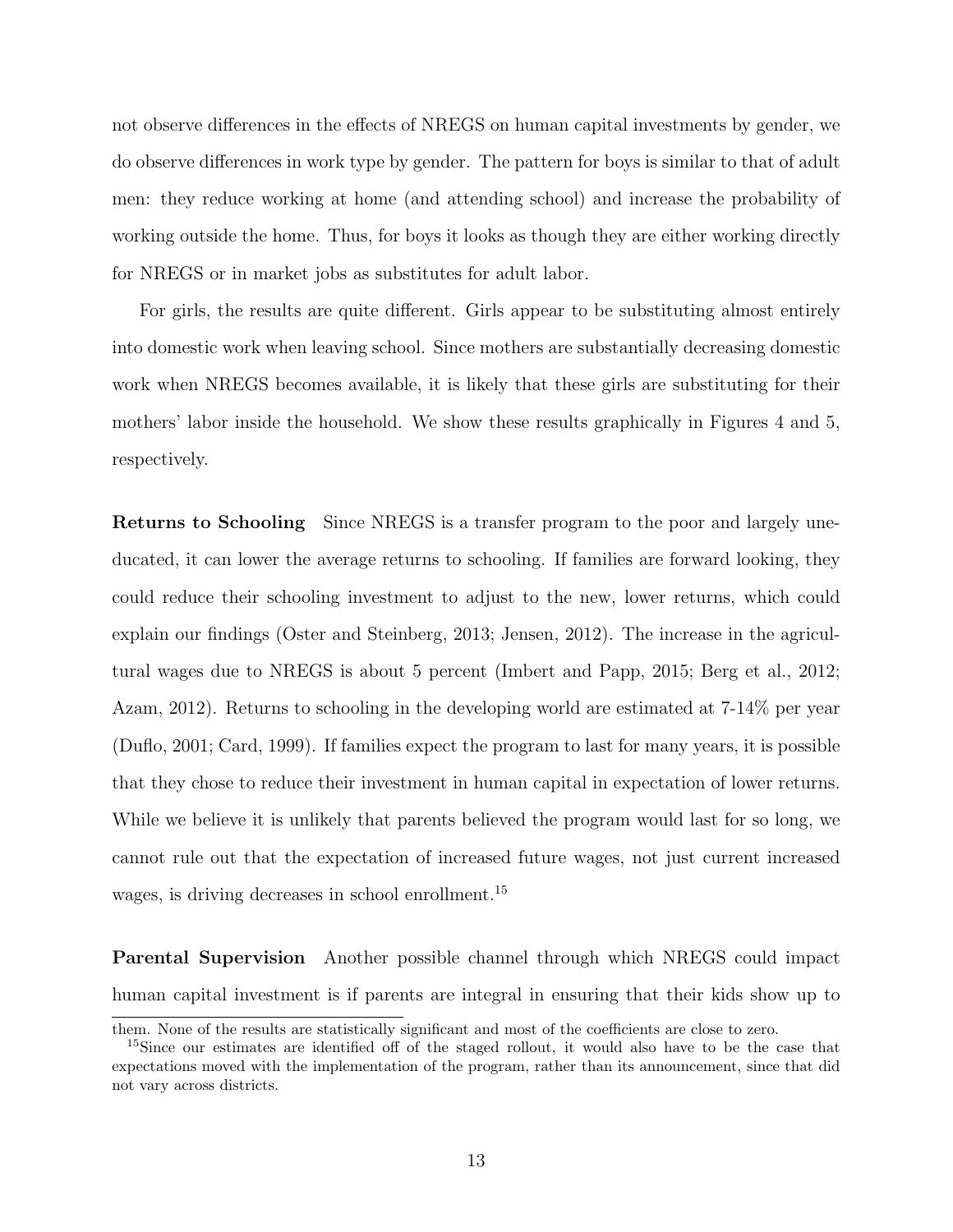school. If many children go from having mothers who work primarily in the home to mothers working outside the home, the lack of supervision could allow them to stay home from school without detection from their parents (Bursztyn and Coffman, 2012). In addition, perhaps now there is no one to get the child to and from school since both parents work outside the home. While it is certainly possible that some of this is going on, we think it is unlikely that this effect is driving our results. First, we primarily see the reduction in schooling for older children aged 13-17. These adolescents are almost surely not being walked to school by their mothers and could probably skip school even with mothers at home. Second, we see commensurate increases in domestic work and work outside the home on surveys administered to the head of household. That is, parents are reporting that their children are not in school, but rather engaging in productive work. This seems incongruous with the idea that children are simply sneaking around when their parents are out of the house working.

#### 6 Threats to Identification

#### 6.1 Pre–Trends

Our identification relies on the assumption that in the absence of NREGS, the districts that received the program earlier and those that received the program later did not have systematically different time patterns in our outcome variables.<sup>16</sup> While we cannot test this assumption directly, we can test whether it appears as though our results are being driven by the program or by underlying trends in eligible districts.

With the NSS data, we can analyze the trends in outcomes leading up to the passage of NREGS for early versus late access districts. In columns 2 and 3 of Table 7, we report results from a placebo regression in which we falsely assign early districts (waves 1 and 2) to have NREGS during 2004, and late districts (wave 3) to get the program in 2005 (in reality, no

<sup>&</sup>lt;sup>16</sup>This is similar to the notion of "parallel trends" in differences–in–differences, except that since we have observations from more than two points in time, the timing effects need not be linear. In other words, conditional on district and year fixed effects, district–year observations that had access to NREGS differed only due to the program, not due to differential effects of year by wave.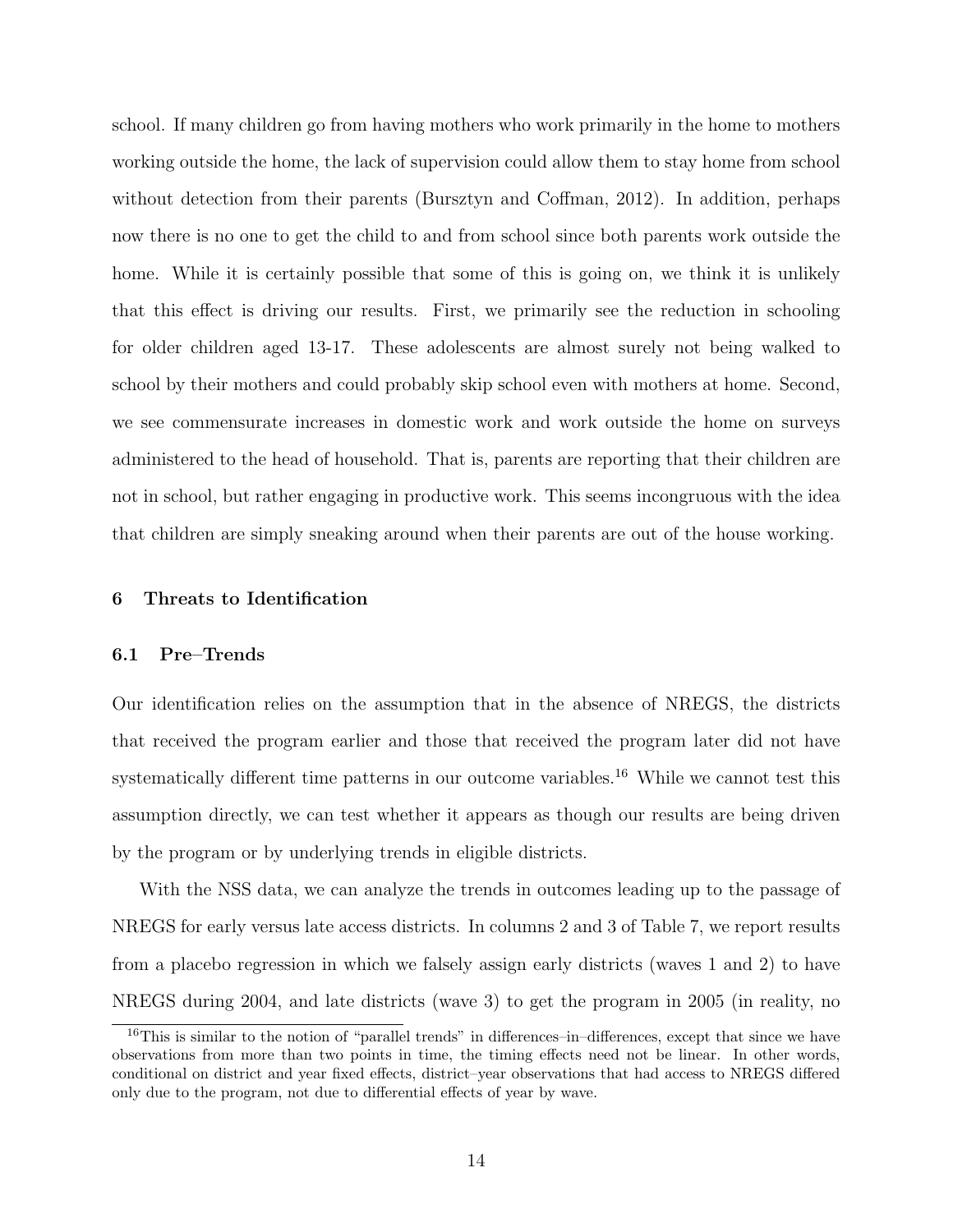district received the program until 2006).<sup>17</sup> Reassuringly, we find no effect of the program on primary activity before it began, and we can reject that the magnitudes are equal to our main effect size at the 5% level. This placebo treatment does not predict differences in probability of working or attending school.

For our analysis of the ASER data we cannot examine pre–trends because our data begins in 2005, one year before the program is rolled out in wave 1 districts. Thus, we have no way of assessing the differential trends in enrollment early and late wave districts. However, we do have information on maternal education. Since mothers are an older cohort we can test whether maternal education is increasing over time differentially in early and late phase districts. If mothers' education, which should be fixed by 2005 when our analysis begins, is correlated with NREGS rollout, this would indicate that there are likely differential pre– trends in school enrollment across waves. The results in column 1 of Table 7 show that the effect of NREGS on maternal education is small, positive and insignificant, suggesting that our results are not likely biased by differential pre–trends.

In addition, since we have five years of ASER data and three separate roll–out groups, we can re–estimate the main analysis from Table 2 including wave specific linear time trends. If our results are picking up gradual differences in outcomes over the five year period, then the waves trends should absorb this effect, and the coefficients should go to zero. However, if the impact is occurring due to the change from NREGS, the coefficients should remain the same. In Table A2, we show estimates of our coefficients from Table 2 with the addition of wave-specific linear time trends. Reassuringly, the coefficients are all still negative and similar in magnitude, though some are less precisely estimated. Lastly in Table A3 we reestimate equation 1 (as in Table 2), including controls for rainfall this year and last year, since this can affect both wages and school enrollment. The coefficients in this estimation are very similar to those in Table 2.

<sup>&</sup>lt;sup>17</sup>We combine waves 1 and 2 in this analysis because in our main NSS results, we do not have much data from 2006. Thus, our identification comes from the differences between the districts in waves 1 and 2 and the districts in wave 3. The results are robust to assigning treatment to districts in wave 1 in 2004 and wave 2 in 2005.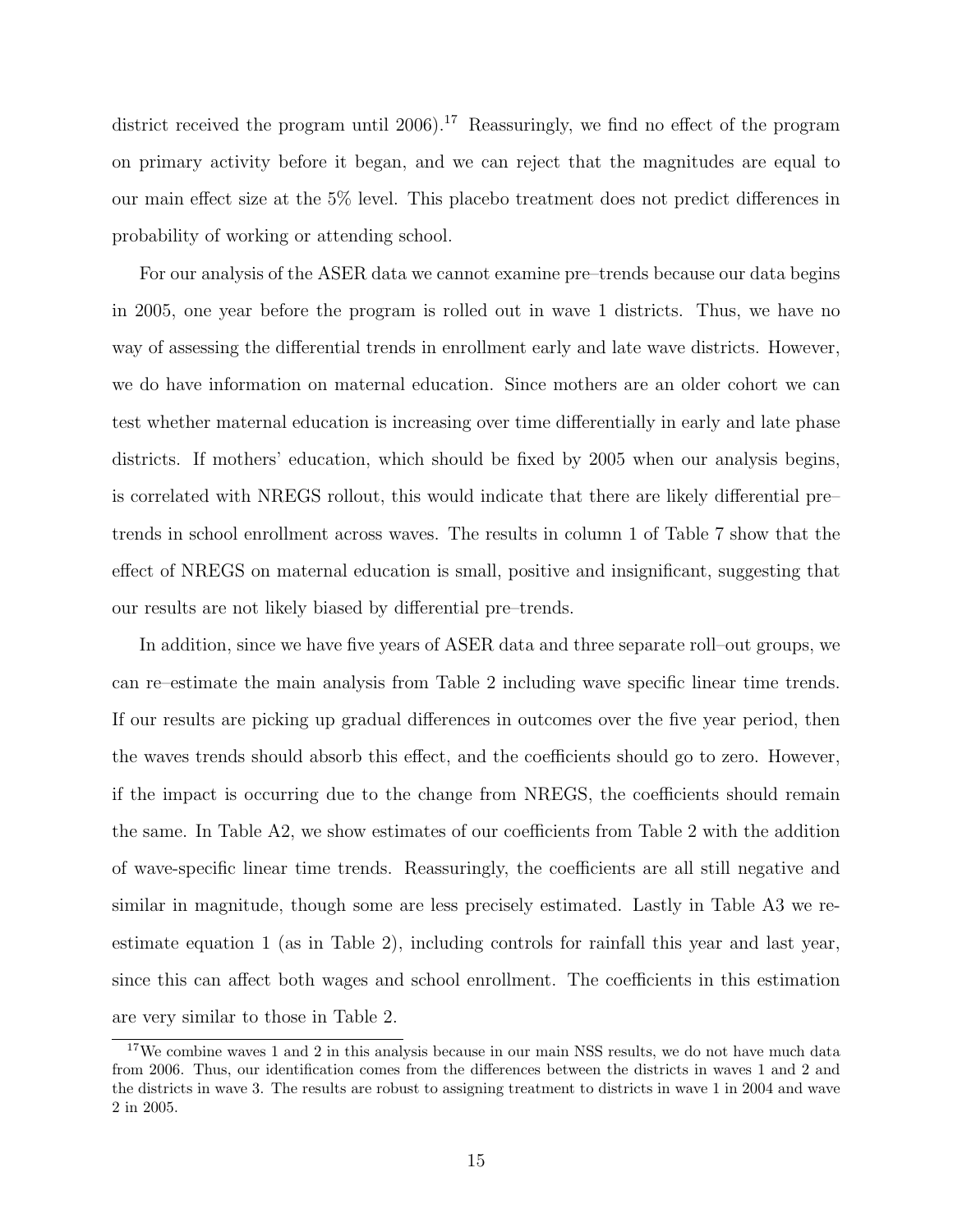#### 6.2 Endogenous Roll Out

Early access to the NREGS program was not allocated randomly; the government explicitly set out to roll out the program to the neediest districts first. Each state was allocated a certain number of slots in each wave of the program, and was allowed to allocate those slots as it saw fit, though the process was supposed to be guided by the official backwardness rankings, based on agricultural productivity, percent scheduled caste and scheduled tribe, and agricultural wages (Zimmerman, 2014). The algorithm used to decide which districts actually received early access was not disclosed, and there was likely some discretion on the part of government officials.

If the endogenous choice of early districts was correlated with the levels of human capital investment, then district fixed effects would be enough to ensure that our results were not biased. If, however unlikely, state officials chose earlier districts based on the trend in educational investments and child labor, this could bias our results upward.

To test for this, we follow a simplified version of the methodology in Zimmerman (2014), in which we assign treatment status based solely on backwardness rankings from Planning Commission (2003) and the number of NREGS slots allocated to each state for each wave. That is, if Andhra Pradesh was allocated thirteen wave 1 slots, six wave 2 slots, and two wave 3 slots, we assign NREGS to the 13 most backward ranked districts in 2006, the next 6 lowest ranked districts in 2007, and the rest in 2008, regardless of when the district actually got access to NREGS. This can be thought of as an "intent to treat" estimate since some districts who would have received NREGS under this simpler assignment mechanism did not, presumably for political reasons.

Table A4 shows the results for our main specification using this alternative measure of treatment for the full sample (Panel A), the adolescents (Panel B), and the younger children (Panel C). The sample sizes in Table A4 are smaller as the Planning Commission only ranked 447 districts. Therefore, districts which are not ranked are not included in the analysis. The results in Table A4 are similar to the main results in Table 2. The coefficients are similar in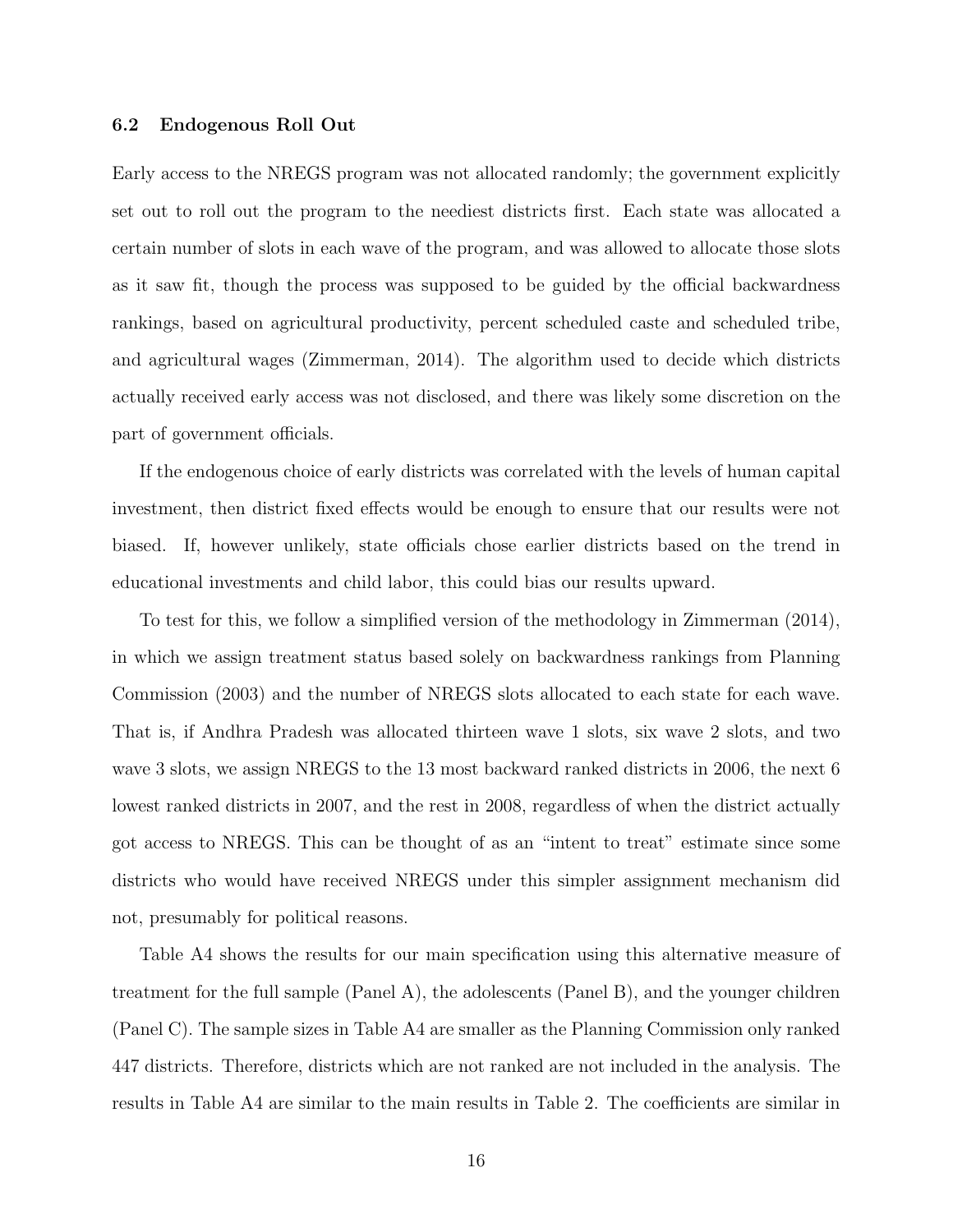magnitude to our main results, and generally not statistically distinguishable from our main estimates in Table 2.

#### 6.3 Selective Migration

If NREGS affected the migration patterns of adolescents, this could affect the sample of children who are available to be surveyed by both the ASER and the NSS.

In general, migration rates in rural India are extremely low (Munshi and Rosenzweig, 2009; Topalova, 2005). In particular, migration between early and late NREGS districts is not a major concern since Indian Census data from 2001 estimates that rural interdistrict migration for employment was limited to 0.4% of all adults 18-60. However, there is evidence that NREGS might decrease short-term migration from rural to urban areas for work (Imbert and Papp, 2014). This could bias the sample of children observed when enumerators survey the village and affect our analysis of test scores and school enrollment. It is important to note that to the extent that migrants are positively selected, we would expect this to bias our test score results downward, since these children would be more likely to show up in the ASER sample once NREGS has rolled out.

In addition, temporary migration for work is limited almost entirely to males in India. Women tend to stay in their parents' home until marriage, when they move to the home of their husband's family. Therefore, if migration is driving our results (presumably through negative selection of migrants), we should expect to observe this effect only in boys. However, our results show that adolescent girls experience similar reduction in test scores, enrollment rates, and grade, as well as commensurate increases in productive work.

Perhaps most importantly, our results are simply too large to be explained by migration. Imbert and Papp (2014) finds that NREGS decreased migration from rural to urban areas by .5 percentage points among adults in the NSS. Using the same data, we show a decrease in enrollment of 2.4 percentage points due to NREGS. Assuming that the migration rate is the same among adolescents, and that all of the temporary migrants would otherwise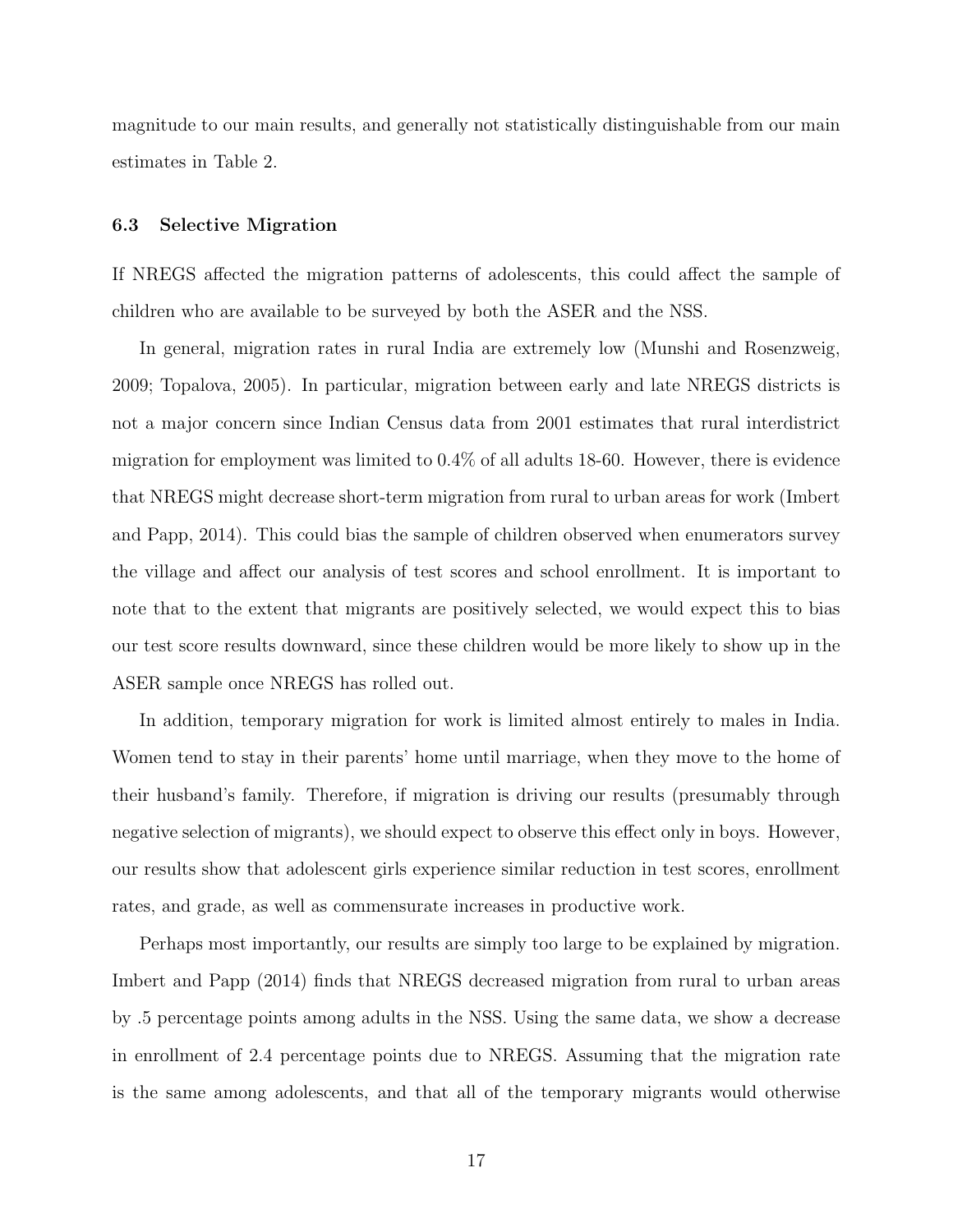be in school, this could explain at most 20% of the decrease in enrollment we find in the NSS sample. In short, even under the most generous assumptions, changes in migration are simply not large enough to explain the decreases in school enrollment found in this paper.

#### 7 Discussion and Conclusion

This paper examines the effect of NREGS, a large workfare program in India, on school enrollment, test scores, and child labor. We show that NREGS decreased human capital investment, primarily for children over the age of twelve, and that this was likely caused by boys responding to the increase in labor demand by working outside the home, and girls substituting for their mothers in domestic work. Each year of exposure to NREGS decreases school enrollment by 2 percentage points and math scores by 2% of a standard deviation amongst children aged 13-16. Our estimates suggest that NREGS may have caused anywhere from  $650,000$  to  $2.5$  million adolescents to leave school prematurely.<sup>18</sup> These results are consistent with earlier findings on the effect of wages on human capital investment in India (Shah and Steinberg, forthcoming), though the current results may be of more interest to policy makers, since the wage increase is being caused by a government anti-poverty effort.

It is worth noting that NREGS was designed with the intent to both lower poverty and increase female empowerment by increasing women's labor force participation and earnings potential. These results suggest, however, that it could be unintentionally decreasing the future earnings potential of some of its beneficiaries by inducing them to drop out of school earlier than they otherwise would have. This is especially true for girls, who, rather than gaining market experience and their own earnings like their male counterparts are substituting for their mothers at home. Based on our estimates, for every 20 women induced into the labor force by NREGS, between 1.2 and 4 adolescent girls may have dropped out of school, nearly all of them to go into full-time domestic work in their parents' homes.<sup>19</sup>

<sup>18</sup>Numbers are based on estimates of decreased enrollment from .9-3 percentage points, and the total population of rural Indians between the age of 13-16 (for ASER estimates) and 13-17 (for NSS estimates) from the 2011 Census of India.

 $19W$ e note there may be significant heterogeneity across India and that we are reporting all India averages.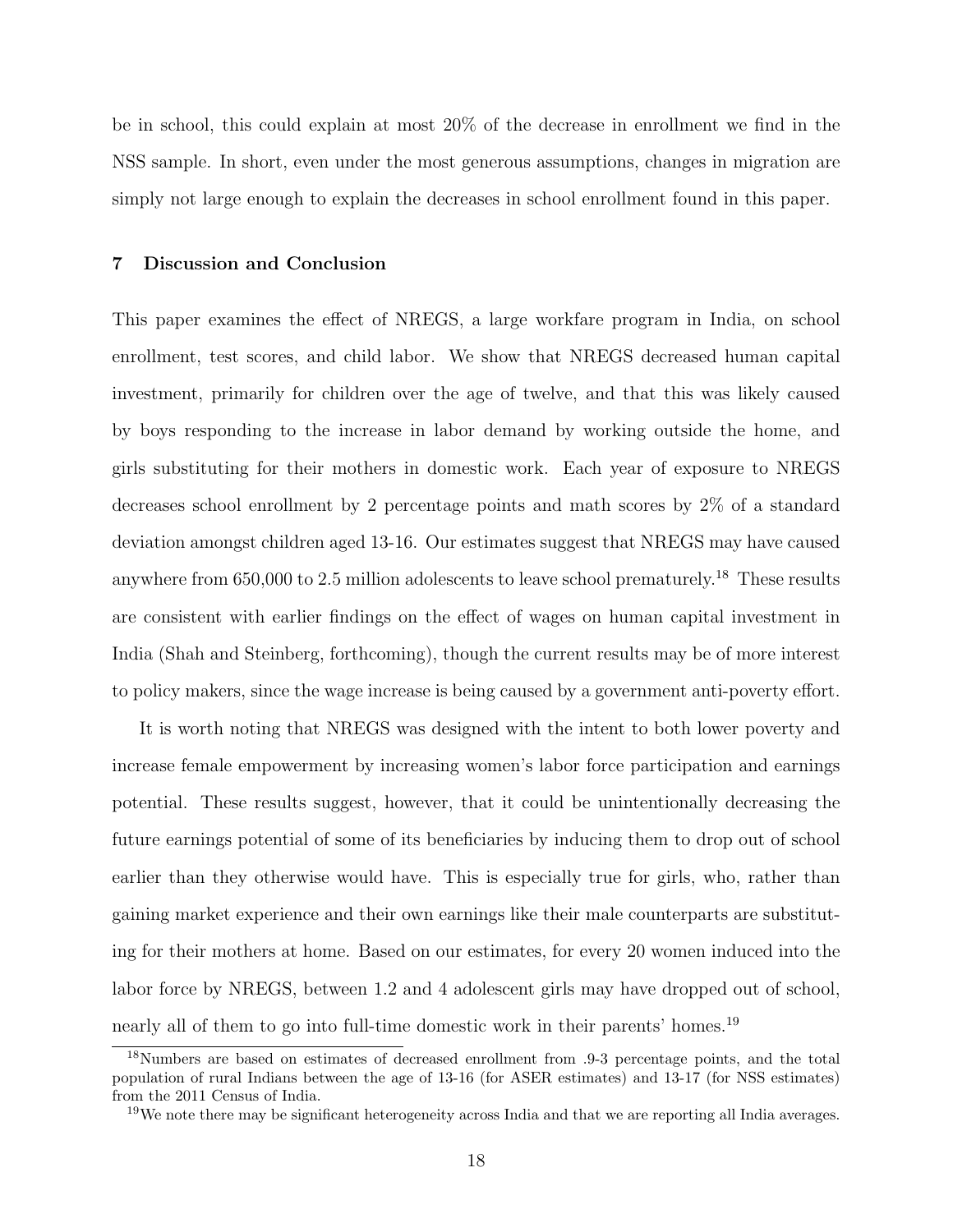It is important to note that this analysis represents the effect of NREGS on one particular outcome that may be of interest to policy makers (human capital investment). While we would argue that this is quite an important outcome for economic growth, we are not measuring any of the potential benefits that the program provides in terms of consumption, protection against income shocks, or any number of other outcomes. Thus, we are not in a position to measure the overall welfare impact of this particular anti-poverty program.

Rather, the takeaway from these results is that social programs have price effects, and that these price effects can have very real consequences. If workfare programs raise prevailing wages and cause older students to substitute toward work and away from school, lump sum grants or conditional cash transfers might be alternative options to consider.<sup>20</sup> Ultimately, it is important to understand the price effects so that social programs can be designed in order to maximize their potential to increase economic growth and alleviate poverty.

For example, in the state of Andhra Pradesh, Afridi et al. (2013) find that mother's participation in the labor force due to NREGS results in almost two additional months of attendance in a school year by her children and reduces the gap between a child's actual and ideal grade by more than a quarter.

<sup>&</sup>lt;sup>20</sup>In a recent working paper, Alik-Lagrange and Ravallion (2015) shows that a basic income guarantee dominates net workfare earnings in terms of the impact on poverty for a given budgetary outlay, once expected welfare losses from work requirements are incorporated into the model.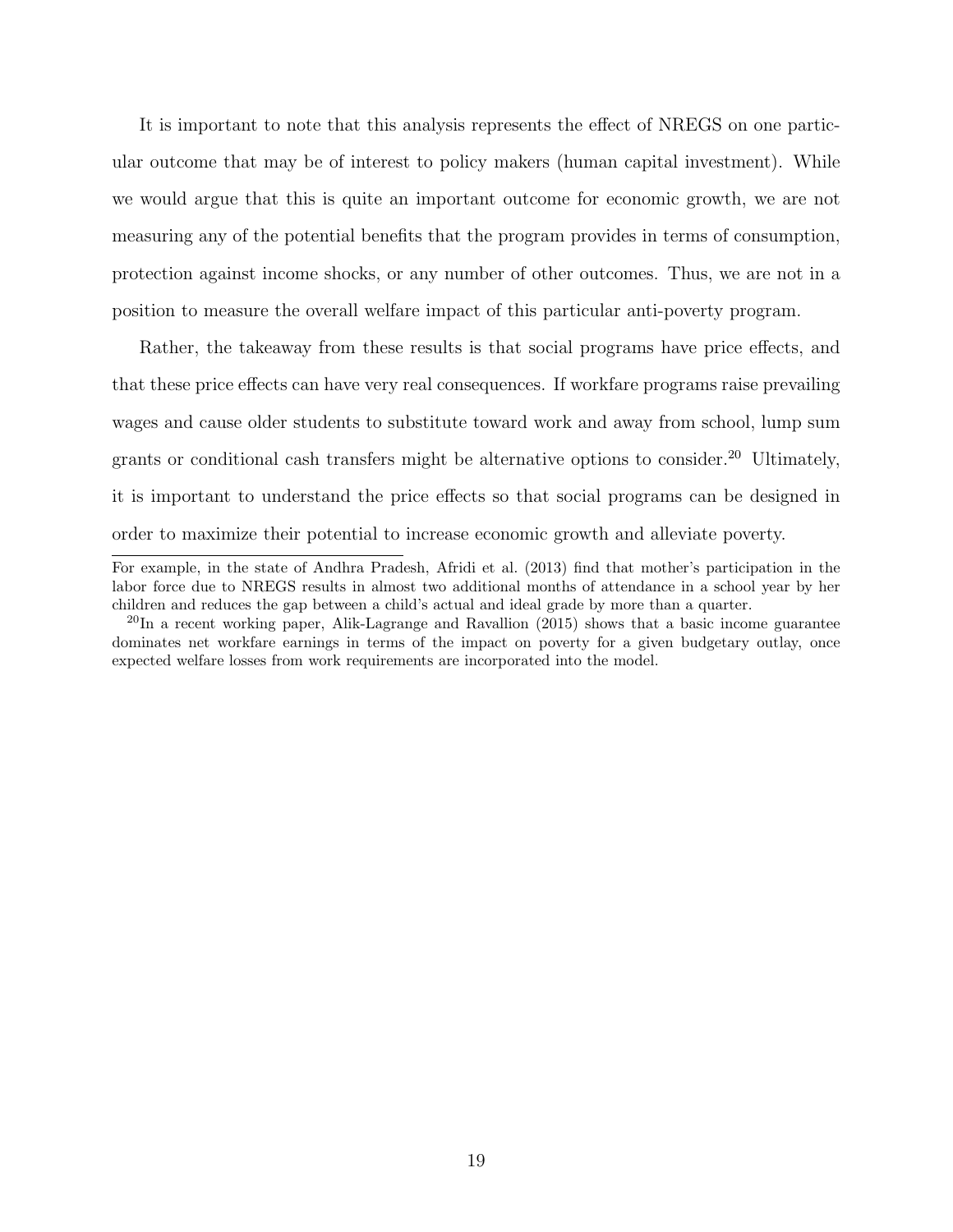#### References

- Afridi, Farzana, "Can Community Monitoring Improve the Accountability of Public Officials," Economic and Political Weekly, October 2008.
- , Abhiroop Mukhopadhyay, and Soham Sahoo, "Female Labor Force Participation and Child Education in India: Evidence from the National Rural Employment Guarantee Scheme," 2013. mimeo.
- Alik-Lagrange, Arthur and Martin Ravallion, "Inconsistent Policy Evaluation: A Case Study for a Large Workfare Program," March 2015. NBER Working Paper No. 21041.
- Angelucci, Manuela and Giacomo de Giorgi, "Indirect Effects of an Aid Program: How Do Cash Transfers Affect Ineligibles' Consumption?," American Economic Review, 2009, 99 (1), 486–508.
- Atkin, David, "Endogenous Skill Acquisition and Export Manufacturing in Mexico," July 2012. Working Paper.
- Attanasio, Orazio P., Costas Meghir, and Ana Santiago, "Education Choices in Mexico: Using a Structural Model and a Randomized Experiment to Evaluate PROGRESA," Review of Economic Studies, 2011, 79, 37–66.
- Azam, Mehtabul, "The Impact of Indian Job Guarantee Scheme on Labor Market Outcomes: Evidence from a Natural Experiment," 2012. IZA Working Paper 6548.
- Basu, Arnab K., Nancy H. Chau, and Ravi Kanbur, "A Theory of Employment Guarantees: Contestability Credibility and Distributional Concerns," Journal of Public Economics, 2009, 93 (3-4), 482497.
- Berg, Erlend, Sambit Bhattacharyya, Rajasekhar Durgam, and Manjula Ramachandra, "Can Rural Public Works Affect Agricultural Wages? Evidence from lndia," May 2012. CSAE Working Paper.
- Besley, Timothy and Stephen Coate, "Workfare versus Welfare: Incentive Arguments for Work Requirements in Poverty-Alleviation Programs," American Economic Review, 1992, 82 (1), 249–261.
- Bursztyn, Leonardo and Lucas C Coffman, "The Schooling Decision: Family preferences, Intergenerational Conflict, and Moral Hazard in the Brazilian Favelas," Journal of Political Economy, 2012, 120 (3), 359–397.
- Card, David, "The Causal Effect of Education on Earnings," Handbook of labor economics, 1999, 3, 1801–1863.
- Cascio, Elizabeth U and Ayushi Narayan, "Who Needs a Fracking Education? The Educational Response to Low-Skill Biased Technological Change," 2015. NBER Working Paper 21359.
- Charles, Kerwin Kofi, Erik Hurst, and Matthew J Notowidigdo, "Housing Booms and Busts, Labor Market Opportunities, and College Attendance," 2015. NBER Working Paper 21587.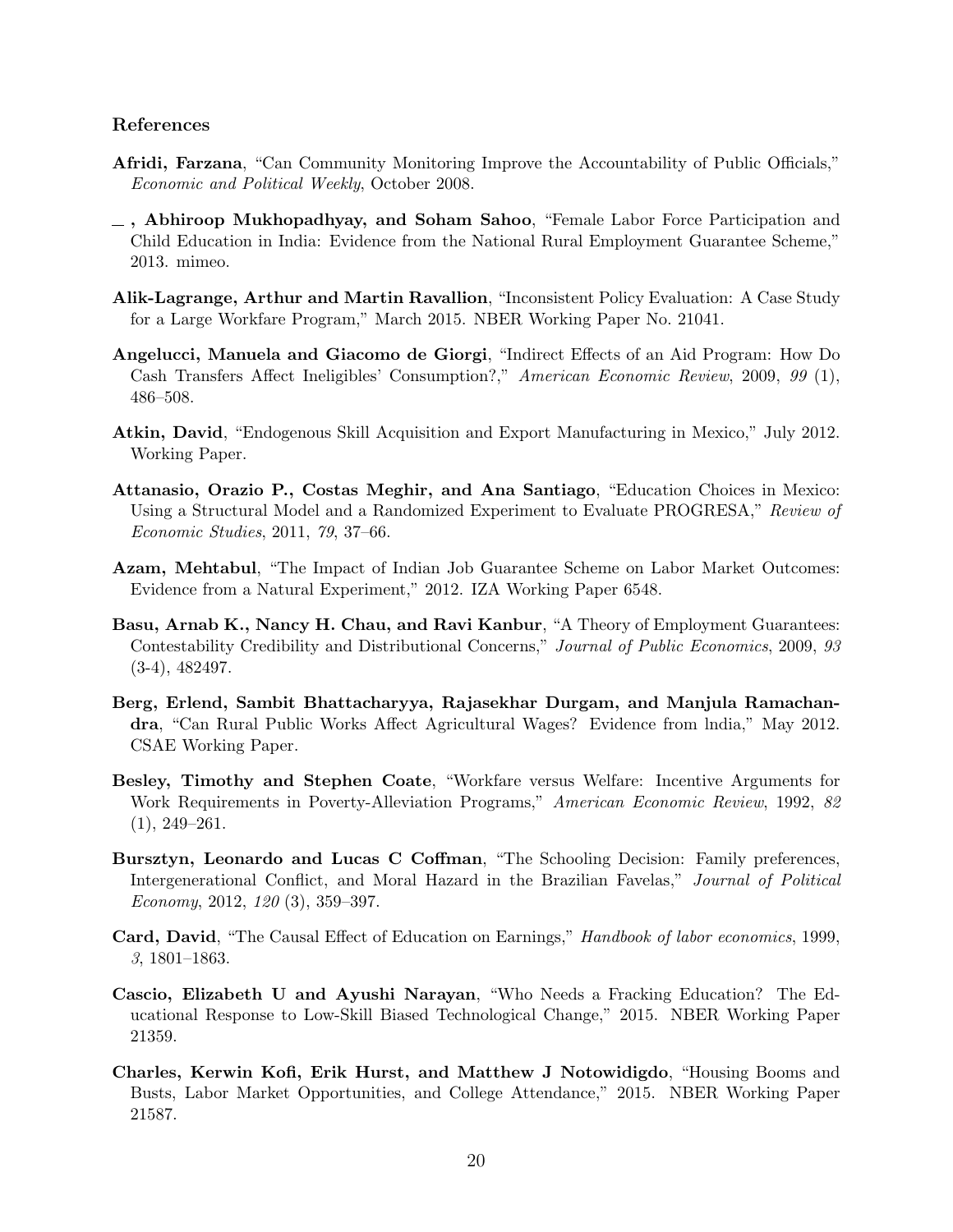- Dahl, Gordon B. and Lance Lochner, "The Effect of Family Income on Child Achievement: Evidence from the Earned Income Tax Credit," American Economic Review, August 2012, 102 (5).
- Duflo, Esther, "Schooling and Labor Market Consequences of School Construction in Indonesia: Evidence from an Unusual Policy Experiment," The American Economic Review, 2001, 91 (4), 795.
- Dutta, Puja, Rinku Murgai, Martin Ravallion, and Dominique van de Walle, "Does Indias Employment Guarantee Scheme Guarantee Employment?," Economic & Political Weekly, April 2012, xlviI (16), 55–64.
- Edmonds, Eric V. and Nina Pavcnik, "Child Labor in the Global Economy," Journal of Economic Perspectives, 2005, 19 (1), 199–220.
- Hastings, Justine and Ebonya Washington, "The First of the Month Effect: Consumer Behavior and Store Responses," American Economic Journal: Economic Policy, 2010, 2, 142–162.
- Imbert, Clement and John Papp, "Short-term Migration, Rural Workfare Programs and Urban Labor Markets: Evidence from India," January 2014. mimeo.
- $\Box$  and  $\Box$ , "Labor Market Effects of Social Programs: Evidence from India's Employment Guarantee," American Economic Journal: Applied Economics, April 2015, 7 (2).
- Islam, Mahnaz and Anitha Sivasankaran, "How does Child Labor respond to changes in Adult Work Opportunities? Evidence from NREGA," 2014. mimeo.
- Jayachandran, Seema, Jesse M. Cunha, and Giacomo de Giorgi, "The Price Effects of Cash Versus In-Kind Transfers," 2013.
- Jensen, Robert, "Do Labor Market Opportunities Affect Young Women's Work and Family Decisions? Experimental Evidence from India," The Quarterly Journal of Economics, 2012, 127 (2), 753–792.
- Kablonski, Joseph P. and Robert M. Townsend, "A Structural Evaluation of a Large-Scale Quasi-Experimental Microfinance Initiative," Econometrica, 2011, 79 (5), 1357–1406.
- Li, Tianshu and Sheetal Sehkri, "The Unintended Consequences of Employment Based Safety Net Programs," 2013. mimeo.
- Miller, Grant and B. Piedad Urdinola, "Cyclicality, Mortality, and the Value of Time: The Case of Coffee Price Fluctuations and Child Survival in Colombia," Journal of Political Economy, 2010, 118 (1).
- Ministry of Rural Development, "Mahatma Gandhi National Rural Employment Guarantee Act (Mahatma Gandhi NREGA)," Technical Report, Ministry of Rural Development, Government of India 2005.
- , "The National Rural Employment Guarantee Act 2005 (NREGA)," Technical Report, Ministry of Rural Development, Government of India 2008.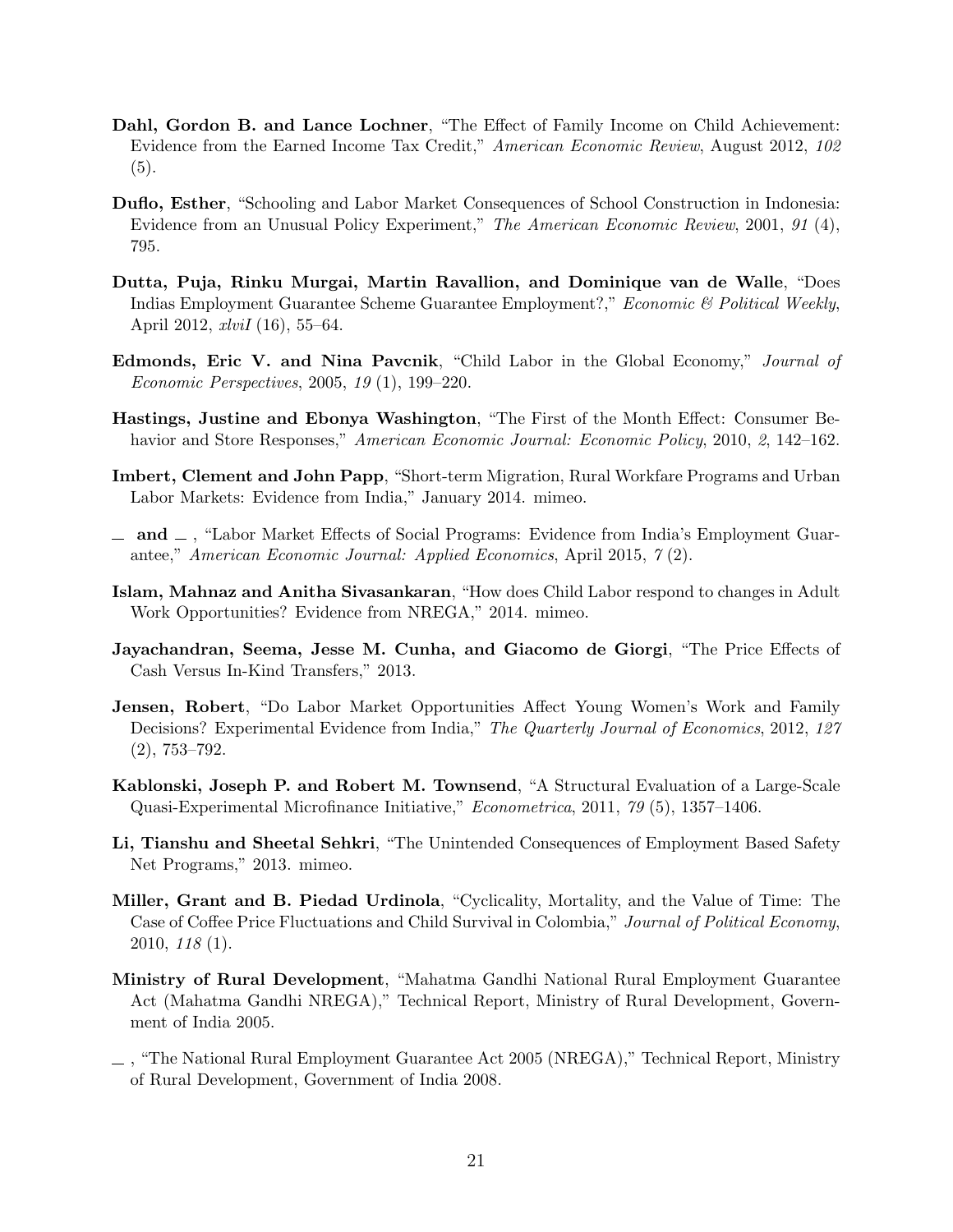- Munshi, Kaivan and Mark Rosenzweig, "Why is Mobility in India so Low? Social Insurance, Inequality and Growth," 2009. NBER Working Paper No. 14850.
- Niehaus, Paul and Sandip Sukhtankar, "The Marginal Rate of Corruption in Public Programs: Evidence from India," Journal of Public Economics, August 2013, 104, 52–64.
- $\overline{\phantom{a}}$ , Karthik Muralidharan, and Sandip Sukhtankar, "Building State Capacity: Evidence from Biometric Smartcards in India," 2014. NBER Working Paper w19999.
- Oster, Emily and Bryce Millett Steinberg, "Do IT Service Centers Promote School Enrollment? Evidence from India," Journal of Development Economics, 2013, 104, 123-135.
- Planning Commission, "Report of the Task Force on "Identification of Districts for Wage and Self employment programmes"," Technical Report New Delhi 2003.
- Ravallion, Martin, "Market Responses to Anti-Hunger Policies: Effects on Wages, Prices and Employment," 1987. WIDER Working Paper 28.
- Rothstein, Jesse, "Is the EITC as Good as an NIT? Conditional Cash Transfers and Tax Incidence," American Economic Journal: Economic Policy, 2010, 2, 177–208.
- Shah, Manisha and Bryce Millett Steinberg, "Drought of Opportunities: Contemporaneous and Long Term Impacts of Rainfall Shocks on Human Capital," Journal of Political Economy, forthcoming.
- Subbarao, Kalanidhi, Carlo del Ninno, Colin Andrews, and Claudia Rodriguez-Alas, "Public Works as a Safety Net—Design, Evidence, and Implementation," Technical Report, World Bank 2013.
- Topalova, Petia, "Trade Liberalization, Poverty, and Inequality: Evidence from Indian Districts," 2005. NBER Working Paper No. 11614.
- Zimmerman, Laura, "Why Guarantee Employment? Evidence from a Large Indian Public-Works Program," 2014. mimeo.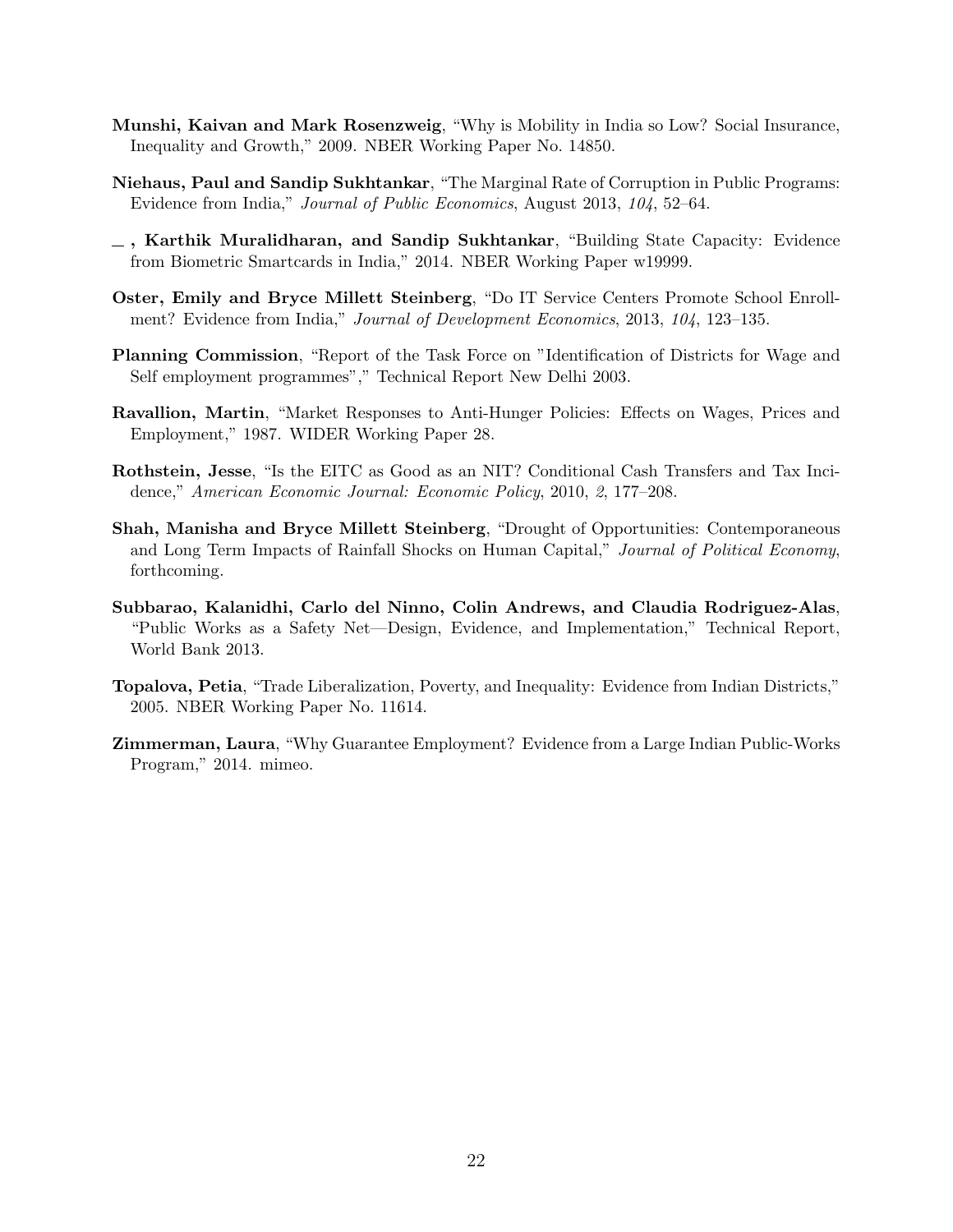

Notes: This figure shows estimates of  $\beta_1$  for the effect of each year of exposure to NREGS on math score in the ASER data, for children aged 13-16. The estimating equation is similar to Equation (1) where  $\delta$  is years of exposure to NREGS between the ages of 13 and 16, where "exposure" is defined as a year in which NREGA has rolled out to the child's district, and the child is between 13 and 16. All regressions contain fixed effects for child age, year of birth, year of survey, and district.

Figure 1: Effect of Years of Adolescent Exposure on Math Test Scores and School Enrollment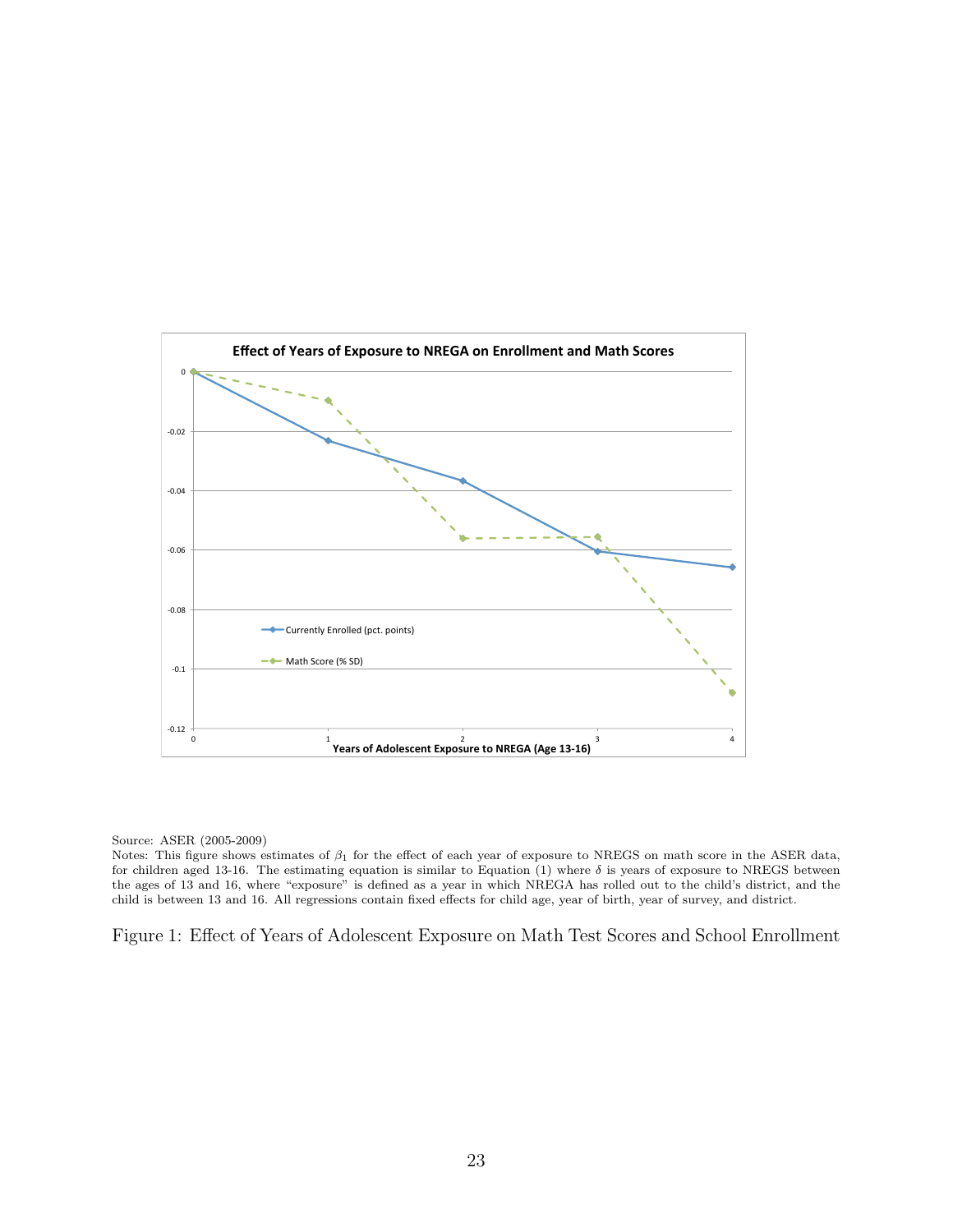

Notes: This figure shows estimates of  $\beta_1$  for the effect of each year of exposure to NREGS on math score in the ASER data, for children aged 5-16. The estimating equation is similar to Equation (1) where  $\delta$  is a vector for each age category of years of exposure to NREGS, where "exposure" is defined as a year in which NREGA has rolled out to the child's district, and the child is in the given age group. All regressions contain fixed effects for child age, year of birth, year of survey, and district.

Figure 2: Effect of Years of Exposure of NREGS by Age on Math Test Scores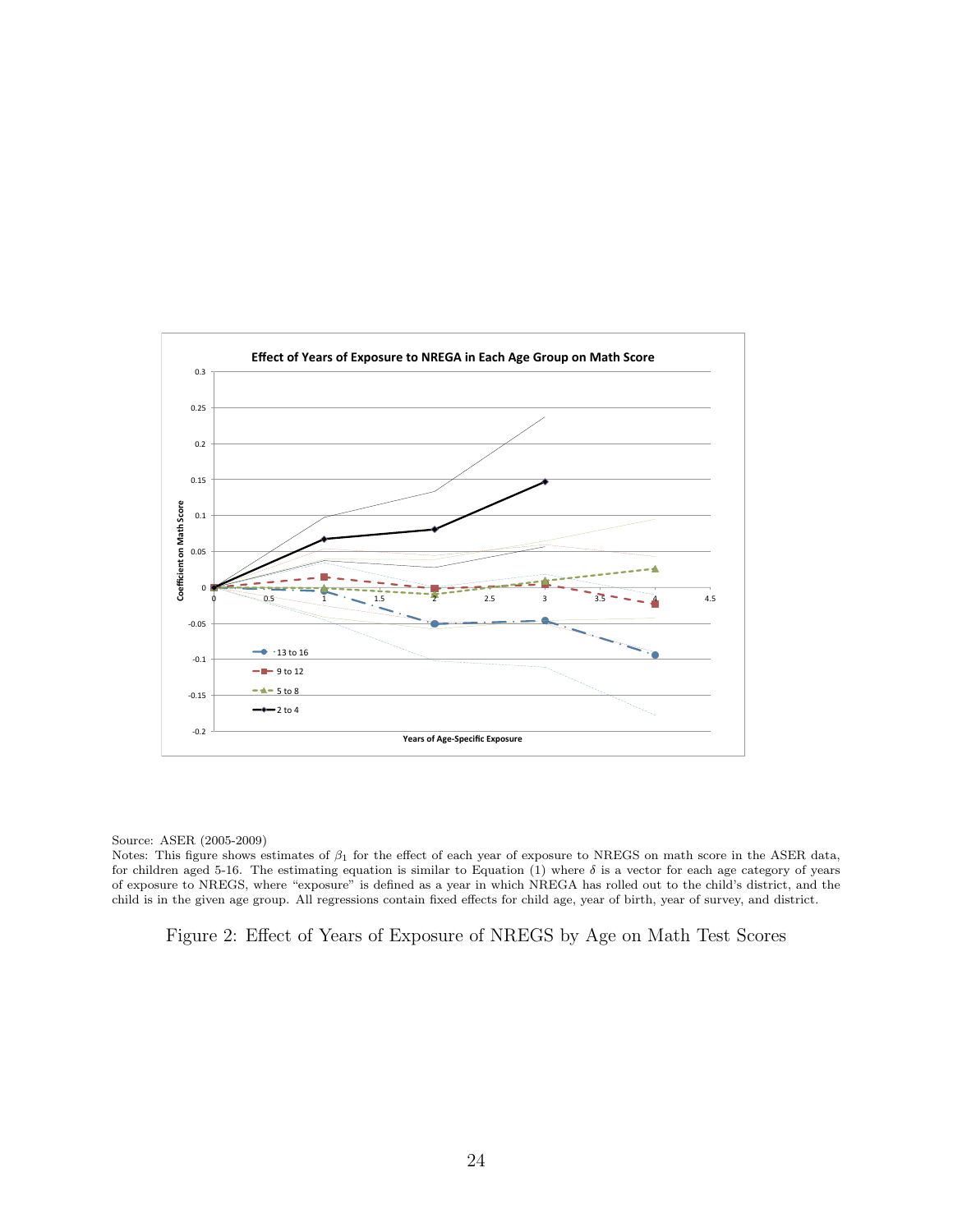

Notes: This figure shows estimates of  $\beta_1$  for the effect of each year of exposure to NREGS on school enrollment in the ASER data, for children aged 5-16. The estimating equation is similar to Equation (1) where  $\delta$  is a vector for each age category of years of exposure to NREGS, where "exposure" is defined as a year in which NREGA has rolled out to the child's district, and the child is in the given age group. All regressions contain fixed effects for child age, year of birth, year of survey, and district.

Figure 3: Effect of Years of Exposure of NREGS by Age on School Enrollment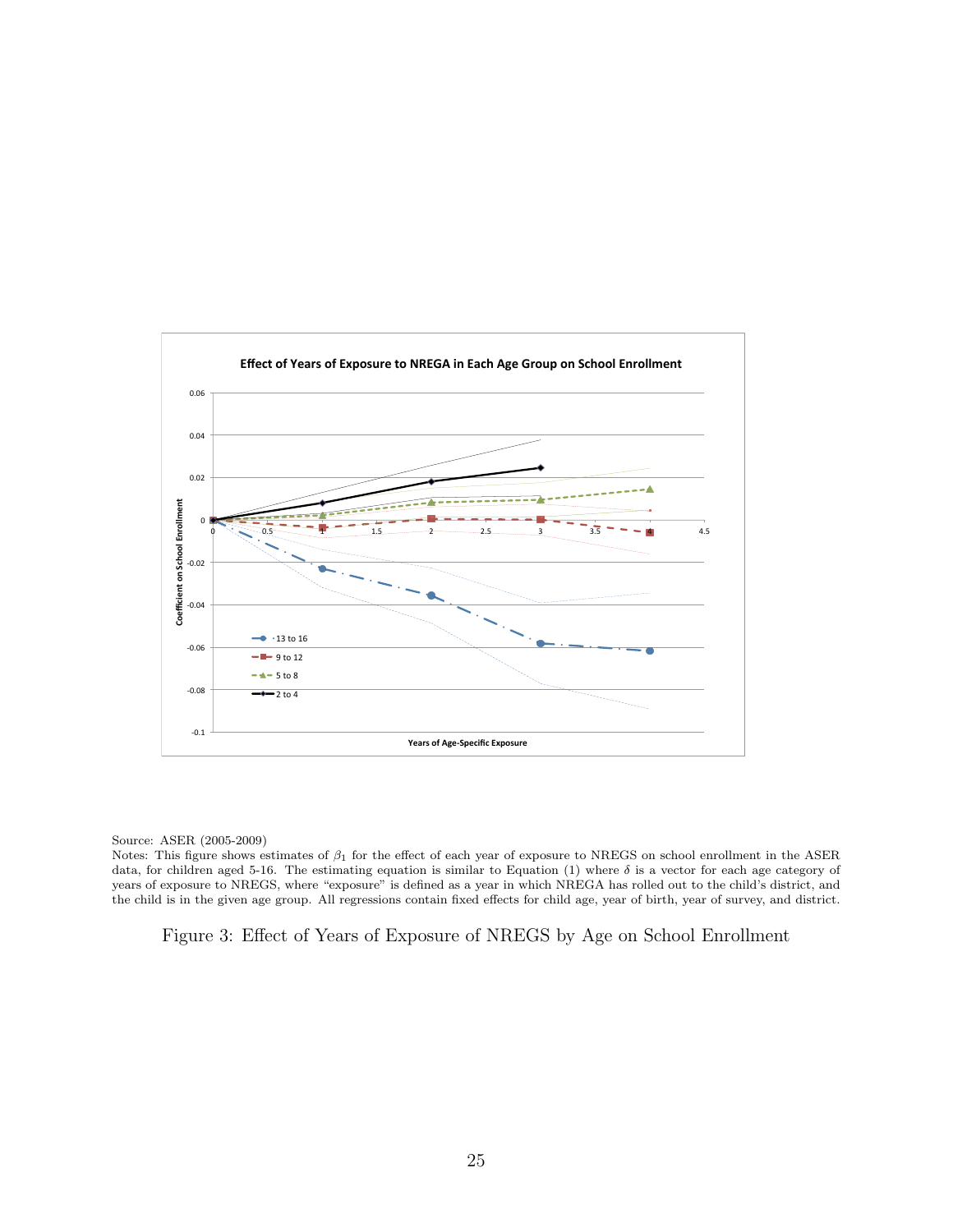

Source: NSS 2003-2009 (rounds 60, 61, 62, 64, 66)

Notes: This figure shows estimates of the coefficients from Table 5 (Panel B) and Table 6 represented graphically. The coefficients are estimates of  $\beta_1$  from the OLS estimation of Equation (1) where S is a dummy for each specified primary activity (market work at home, market work outside the home, domestic work, or attends school), and  $\delta$  is a dummy variable for whether NREGS has rolled out in the respondent's district and year. All regressions contain fixed effects for district and year. "Fathers" are defined as males between the age of 18 and 65 who report their household status as "head of household." "Boys" are defined as males between the ages of 13 and 17.

Figure 4: Effect of NREGS on Primary Activity, Dads and Boys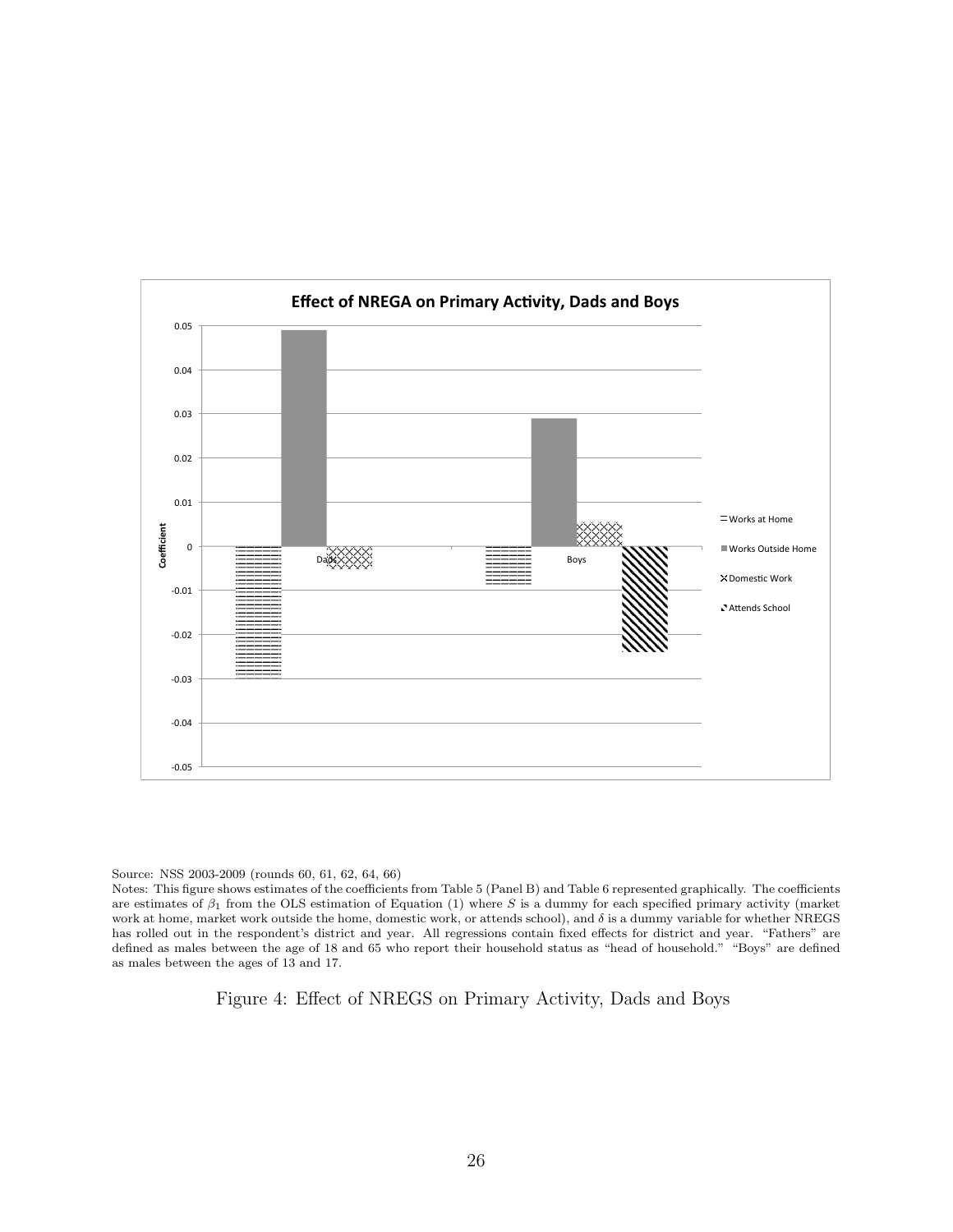

Source: NSS 2003-2009 (rounds 60, 61, 62, 64, 66)

Notes: This figure shows the coefficients from Table 5 (Panel A) and Table 6 represented graphically. The coefficients are estimates of  $\beta_1$  from the OLS estimation of Equation (1) where S is a dummy for each specified primary activity (market work at home, market work outside the home, domestic work, or attends school), and  $\delta$  is a dummy variable for whether NREGS has rolled out in the respondent's district and year. All regressions contain fixed effects for district and year. "Mothers" are defined as females between the age of 18 and 65 who report their household status as "spouse of head of household". "Girls" are defined as females between the ages of 13 and 17.

Figure 5: Effect of NREGS on Primary Activity, Moms and Girls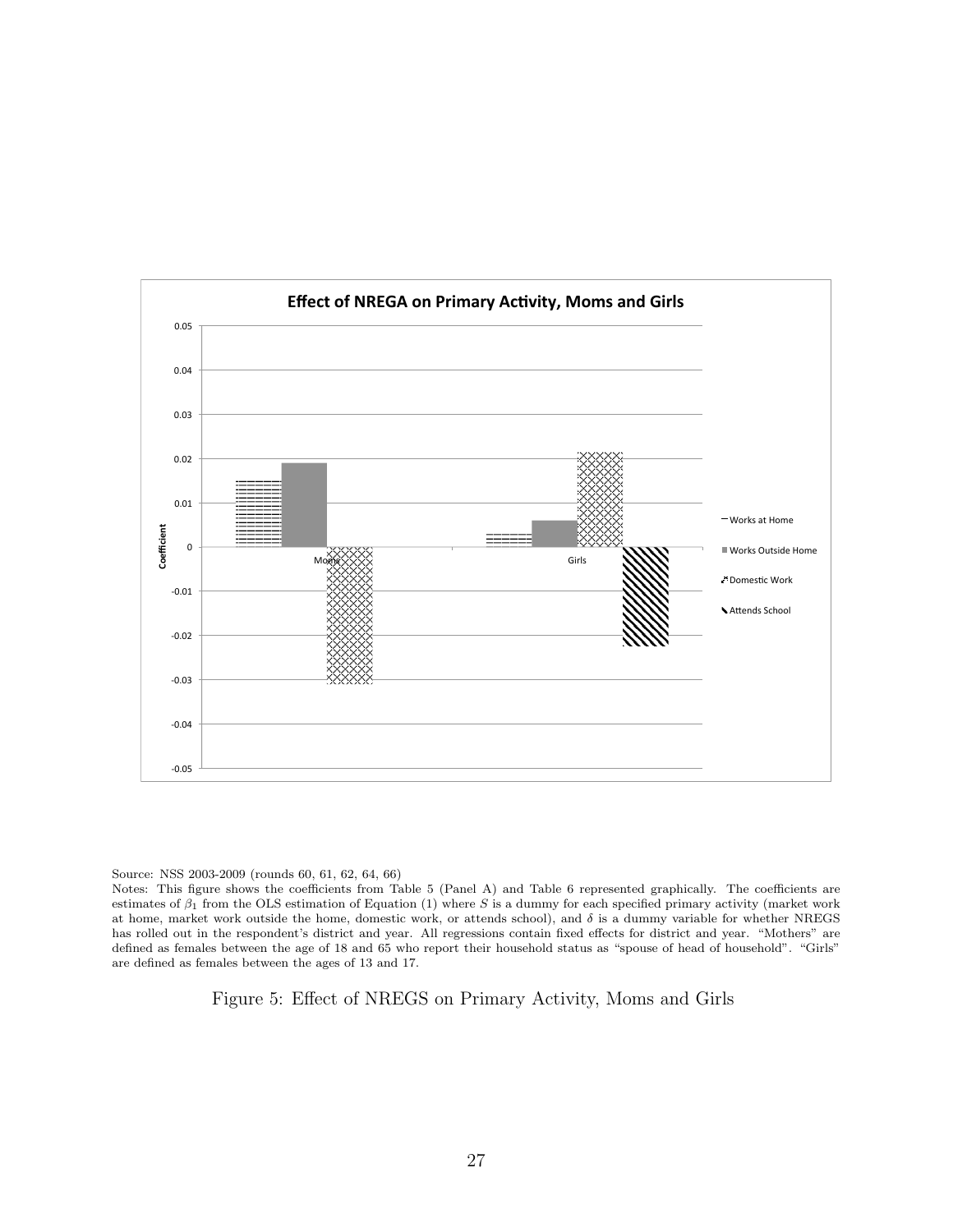| ASER Summary Statistics (ages 5-16)   |               |           |              |  |  |  |
|---------------------------------------|---------------|-----------|--------------|--|--|--|
|                                       | $\bar{M}$ ean | Std. Dev. | Observations |  |  |  |
| Age                                   | 10.29         | 3.11      | 2,799,360    |  |  |  |
| Female                                | .45           | .50       | 2,799,360    |  |  |  |
| Math Score                            | 2.61          | 1.30      | 2,600,081    |  |  |  |
| Total Math Score (with Word Problems) | 3.01          | 1.77      | 2,601,110    |  |  |  |
| Reading Score                         | 2.71          | 1.41      | 2,614,508    |  |  |  |
| Currently Enrolled                    | .94           | .25       | 2,699,742    |  |  |  |
| Current Grade                         | 4.59          | 2.84      | 2,517,453    |  |  |  |
| ASER Summary Statistics (ages 13-16)  |               |           |              |  |  |  |
|                                       | Mean          | Std. Dev. | Observations |  |  |  |
| Age                                   | 14.3          | 1.08      | 745,422      |  |  |  |
| Female                                | .45           | .50       | 745,422      |  |  |  |
| Math Score                            | 3.43          | .98       | 700,480      |  |  |  |
| Total Math Score (with Word Problems) | 4.12          | 1.54      | 700,996      |  |  |  |
| Reading Score                         | 3.57          | .979      | 702,730      |  |  |  |
| Currently Enrolled                    | .87           | .34       | 744,156      |  |  |  |
| Current Grade                         | 7.65          | 2.54      | 657,691      |  |  |  |
| NSS Sample (ages $13-\overline{17}$ ) |               |           |              |  |  |  |
|                                       | Mean          | Std. Dev. | Observations |  |  |  |
| Age                                   | 14.97         | 1.36      | 146,926      |  |  |  |
| Female                                | .47           | .49       | 146,926      |  |  |  |
| Primary Activity:                     |               |           |              |  |  |  |
| Attends School                        | .70           | .46       | 146,926      |  |  |  |
| Works at Home                         | .08           | .27       | 146,926      |  |  |  |
| Works outside Home                    | .07           | .26       | 146,926      |  |  |  |
| Domestic Work                         | .11           | .31       | 146,926      |  |  |  |

Table 1: Summary Statistics

Source: ASER (2005-2009) and NSS (rounds 60, 61, 62, 64, and 66).

Notes: This table contains summary statistics for the outcome and control variables in this paper.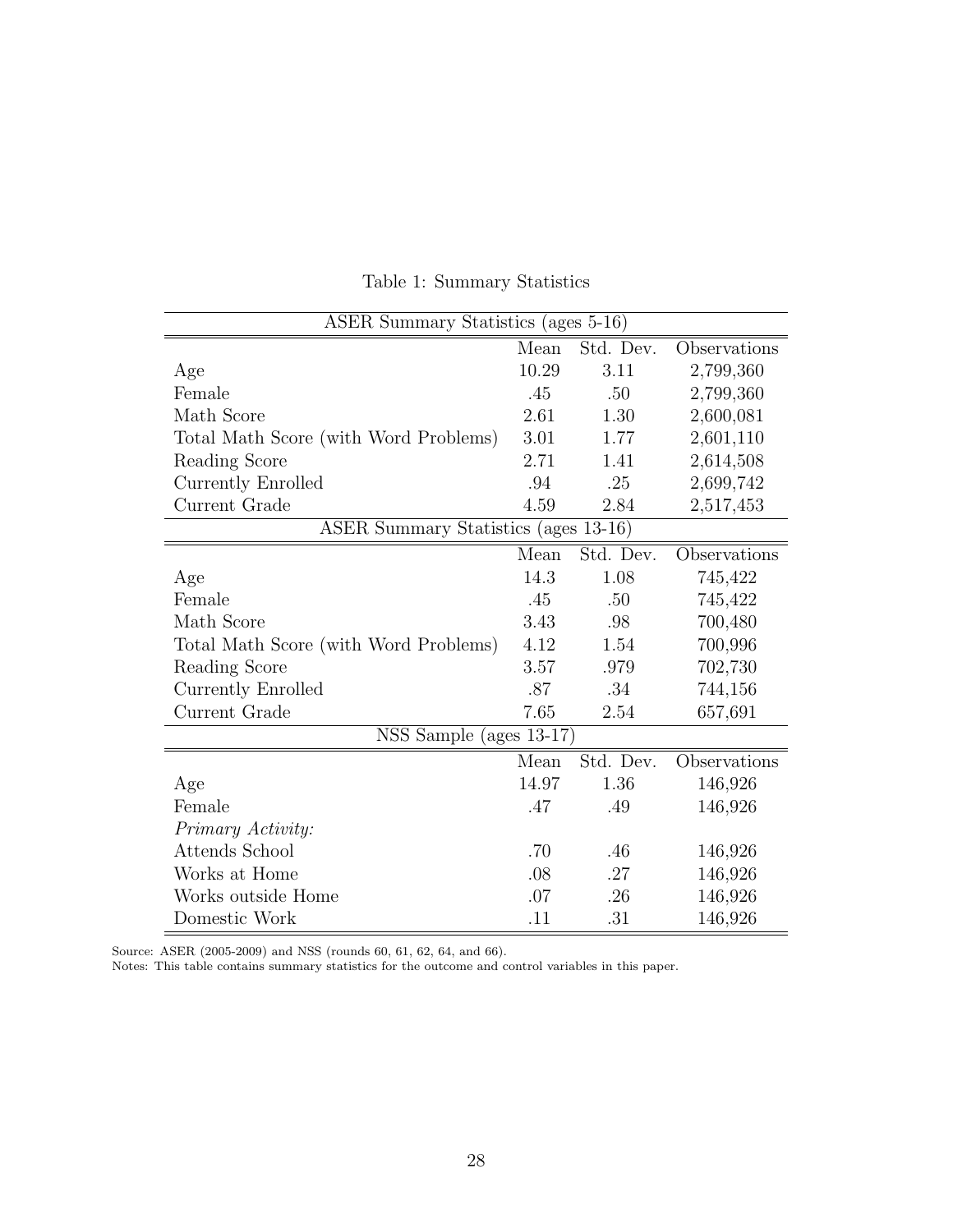| Dep. Var:    | Math                 | Total Math              | Reading              | Currently                | Current                 |  |  |
|--------------|----------------------|-------------------------|----------------------|--------------------------|-------------------------|--|--|
|              | Score                | Score                   | Score                | Enrolled                 | Grade                   |  |  |
|              |                      |                         | Panel A: Full Sample |                          |                         |  |  |
| <b>NREGS</b> | $-.000082$<br>(.019) | $-.082$<br>$(.028)$ *** | .0031<br>(.019)      | $-.0064$<br>$(.0028)$ ** | $-.050$<br>$(.021)$ **  |  |  |
| Observations | 2,600,081            | 2,600,081               | 2,614,508            | 2,699,742                | 2,517,453               |  |  |
| Mean DV      | 2.61                 | 3.02                    | 2.71                 | .94                      | 4.60                    |  |  |
|              | Panel B: Ages 13-16  |                         |                      |                          |                         |  |  |
| <b>NREGS</b> | $-.026$<br>(.019)    | $-.129$<br>$(.032)***$  | $-.035$<br>$(.019)*$ | $-.0096$<br>$(.0049)*$   | $-.107$<br>$(.041)$ *** |  |  |
| Observations | 700,480              | 700,480                 | 702,730              | 744,156                  | 657,691                 |  |  |
| Mean DV      | 3.43                 | 4.12                    | 3.57                 | .87                      | 7.66                    |  |  |
|              |                      |                         | Panel C: Ages 5-12   |                          |                         |  |  |
| <b>NREGS</b> | .0071<br>(.0200)     | $-.047$<br>(.029)       | .016<br>(.021)       | $-.0045$<br>$(.0025)*$   | $-.023$<br>(.017)       |  |  |
| Observations | 1,899,601            | 1,899,601               | 1,911,778            | 1,955,586                | 1,859,762               |  |  |
| Mean DV      | 2.32                 | 2.61                    | 2.40                 | .96                      | 3.51                    |  |  |
| District FEs | <b>YES</b>           | <b>YES</b>              | <b>YES</b>           | <b>YES</b>               | <b>YES</b>              |  |  |
| Year FEs     | <b>YES</b>           | <b>YES</b>              | <b>YES</b>           | <b>YES</b>               | <b>YES</b>              |  |  |
| Age FEs      | YES                  | YES                     | YES                  | <b>YES</b>               | YES                     |  |  |

Table 2: Effect of NREGS on Test Scores and Schooling

Notes: This table reports estimates of  $\beta_1$ , the effect of NREGS on math and reading test scores and schooling outcomes from the ASER data. The coefficients are estimates of  $\beta_1$  from the OLS estimation of Equation (1) where S is the listed dependent variable, and  $\delta$  is a dummy variable for whether NREGS has rolled out in the respondent's district and year. Math score ranges from 0-4, total math score ranges from 0-6, and read score ranges from 0-4. All panels include year, child age, and district fixed effects. Standard errors clustered at the district level are reported in parentheses. \*\*\*indicates significance at 1% level, \*\* at 5% level, \* at 10% level.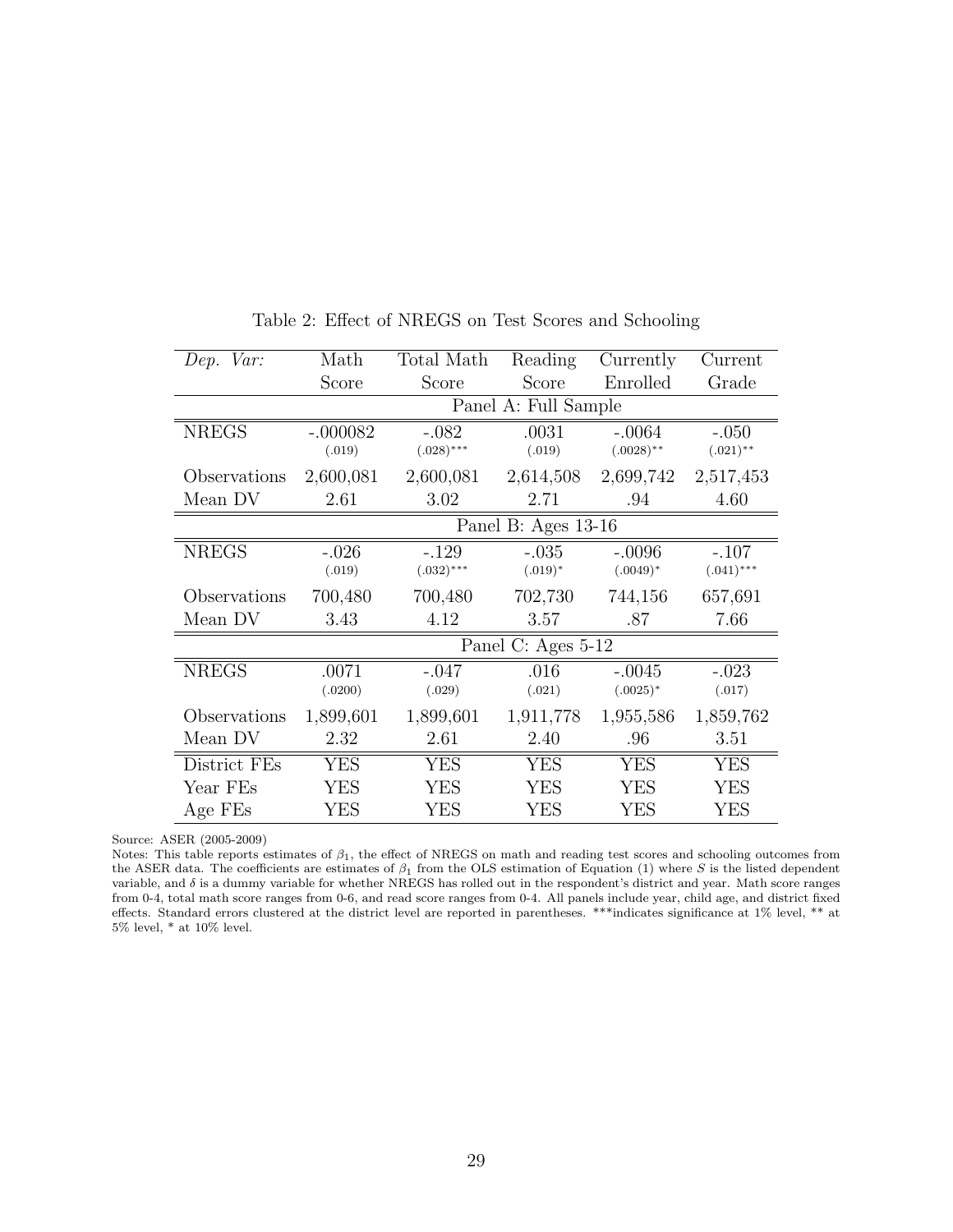| Dep. Var:                | Math                   | Total Math              | Reading              | Currently                | Current                  |
|--------------------------|------------------------|-------------------------|----------------------|--------------------------|--------------------------|
|                          | Score                  | Score                   | Score                | Enrolled                 | Grade                    |
| Exposure (ages $13-16$ ) | $-.022$<br>$(.010)$ ** | $-.194$<br>$(.015)$ *** | .0078<br>(.012)      | $-.017$<br>$(.0032)$ *** | $-.311$<br>$(.030)$ ***  |
| Exposure (ages $9-12$ )  | $-.0037$<br>(.0082)    | $-.022$<br>$(.012)^*$   | .0034<br>(.0083)     | .00055<br>(.0011)        | $-.047$<br>$(.0094)$ *** |
| Exposure (ages $5-8$ )   | $-.00039$<br>(.0079)   | .012<br>(.011)          | $-.0089$<br>(.0088)  | .0043<br>$(.0012)$ ***   | .032<br>$(.014)$ **      |
| Exposure (ages $2-4$ )   | .046<br>$(.014)$ ***   | $-.0020$<br>(.016)      | .041<br>$(.014)$ *** | .0089<br>$(.0020)$ ***   | .076<br>$(.022)$ ***     |
| Observations             | 2,600,081              | 2,601,110               | 2,614,508            | 2,699,742                | 2,517,453                |
| Mean DV                  | 2.61                   | 3.02                    | 2.71                 | .94                      | 4.60                     |
| District FEs             | <b>YES</b>             | <b>YES</b>              | <b>YES</b>           | <b>YES</b>               | <b>YES</b>               |
| Year FEs                 | YES                    | YES                     | YES                  | <b>YES</b>               | <b>YES</b>               |
| Age FEs                  | YES                    | YES                     | YES                  | <b>YES</b>               | YES                      |
| Year of Birth FEs        | YES                    | YES                     | YES                  | YES                      | YES                      |

Table 3: Effect of NREGS on Test Scores and Schooling, by Years of Exposure

Notes: This table shows estimates of the years of exposure of NREGS on math and reading test scores and schooling outcomes from the ASER data. The coefficients are estimates of  $\beta_1$  from the OLS estimation of Equation (1) where S is the listed dependent variable, and  $\delta$  is a vector for each age group of years of exposure to NREGS and ranges from 0-4 (or 0-3 for exposure ages 2-4). Math score ranges from 0-4, total math score ranges from 0-6, and read score ranges from 0-4. All panels include child age, year of birth, year child age, and district fixed effects. Standard errors clustered at the district level are reported in parentheses. \*\*\*indicates significance at 1% level, \*\* at 5% level, \* at 10% level.

|              |              | Ages 13-17     | Ages $5-12$ |                |  |
|--------------|--------------|----------------|-------------|----------------|--|
| Dep. Var:    | Works        | Attends School | Works       | Attends School |  |
| <b>NREGS</b> | .028         | $-.024$        | .0029       | .0030          |  |
|              | $(.0084)***$ | $(.0088)***$   | (.0034)     | (.0068)        |  |
| Observations | 146,926      | 146,926        | 254,982     | 254,982        |  |
| Mean of DV   | .25          | .70            | .03         | .85            |  |
| District FEs | <b>YES</b>   | YES            | <b>YES</b>  | <b>YES</b>     |  |
| Year FEs     | <b>YES</b>   | YES            | <b>YES</b>  | <b>YES</b>     |  |
| Age FEs      | YES          | YES            | <b>YES</b>  | YES            |  |

|  |  | Table 4: Effect of NREGS on Working and School Attendance |  |  |  |  |
|--|--|-----------------------------------------------------------|--|--|--|--|
|--|--|-----------------------------------------------------------|--|--|--|--|

Source: NSS 2003-2009 (rounds 60, 61, 62, 64, 66)

Notes: This table reports estimates of  $\beta_1$ , the effect of NREGS on children who report their "primary activity" as work or school attendance. The coefficients are from the OLS estimation of Equation  $(1)$  where S is a dummy for each specified primary activity and δ is a dummy variable for whether NREGS has rolled out in the respondent's district and year. Standard errors clustered at the district are reported in parentheses. \*\*\*indicates significance at 1% level, \*\* at 5% level, \* at 10% level.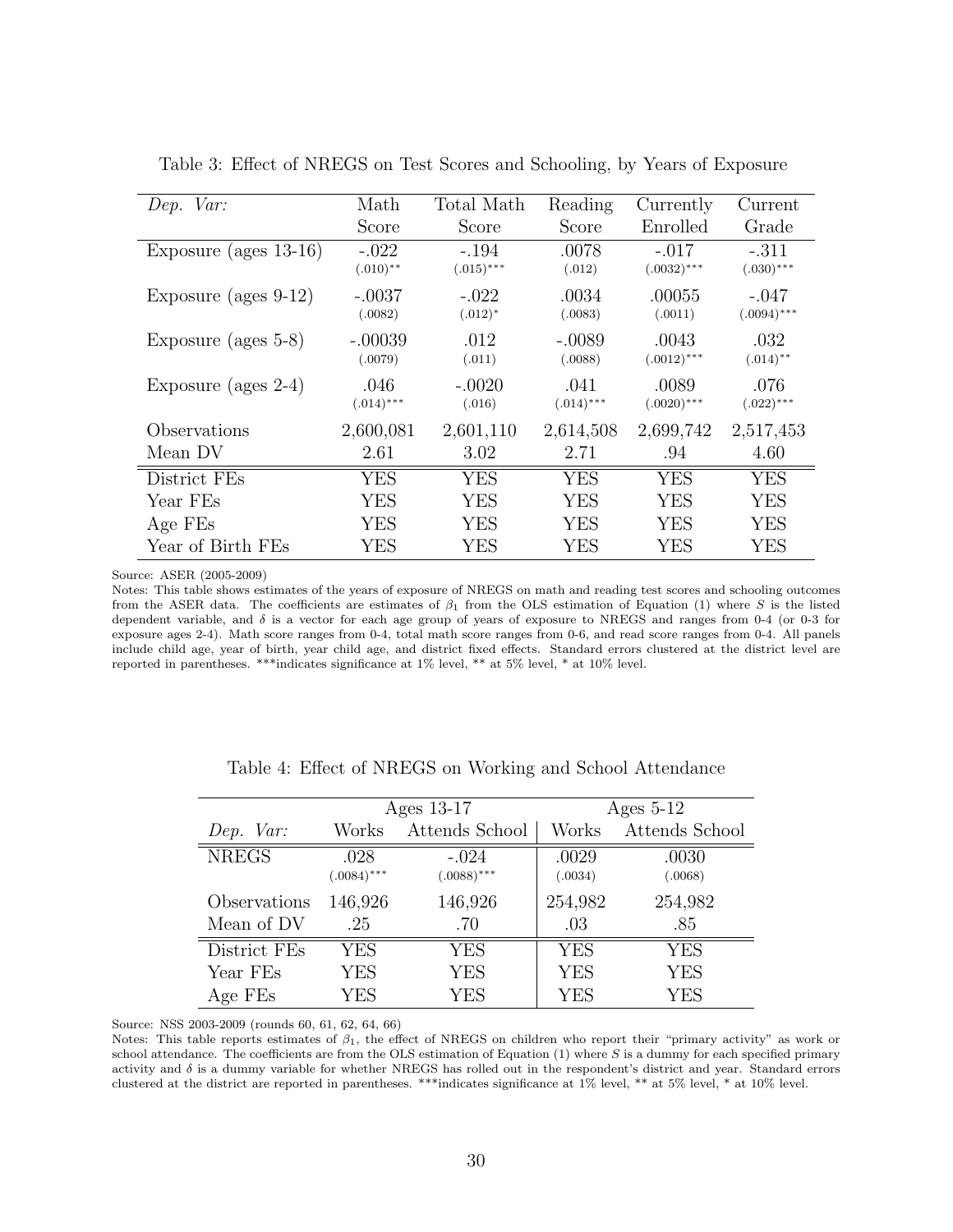| Panel A: Mothers |              |                  |             |  |  |
|------------------|--------------|------------------|-------------|--|--|
| Dep. Var:        | Works at     | Works outside    | Domestic    |  |  |
|                  | Home         | Home             | Work        |  |  |
| <b>NREGS</b>     | .015         | .019             | $-.031$     |  |  |
|                  | (.0099)      | $(.0071)$ ***    | $(.013)$ ** |  |  |
| Observations     | 228,747      | 228,747          | 228,747     |  |  |
| Mean of DV       | .24          | .16              | .58         |  |  |
|                  |              | Panel B: Fathers |             |  |  |
| Dep. Var:        | Works at     | Works outside    | Domestic    |  |  |
|                  | Home         | Home             | Work        |  |  |
| <b>NREGS</b>     | $-.030$      | .049             | $-.0052$    |  |  |
|                  | $(.011)$ *** | $(.011)$ ***     | (.0047)     |  |  |
| Observations     | 235,086      | 235,086          | 235,086     |  |  |
| Mean of DV       | .53          | .40              | .02         |  |  |
| District FEs     | <b>YES</b>   | <b>YES</b>       | <b>YES</b>  |  |  |
| Year FEs         | YES          | YES              | <b>YES</b>  |  |  |
| Age FEs          | YES          | YES              | <b>YES</b>  |  |  |

Table 5: Effect of NREGS on Parents' Primary Activities

Source: NSS 2003-2009 (rounds 60, 61, 62, 64, 66)

l.

Notes: This table reports estimates of  $\beta_1$ , the effect of NREGS on primary activities of parents using the NSS 2003-2009 (rounds 60, 61, 62, 64, 66). The coefficients are from the OLS estimation of Equation (1) where  $S$  is a dummy for each specified primary activity (market work at home, market work outside the home, or domestic work), and  $\delta$  is a dummy variable for whether NREGS has rolled out in the respondent's district and year. Panel A restricts to "mothers," defined as female spouses of heads of household, ages 18-64. Panel B restricts to "fathers", defined as male heads of household ages 18-64. Standard errors clustered at the district level are reported in parentheses. \*\*\*indicates significance at 1% level, \*\* at 5% level, \* at 10% level.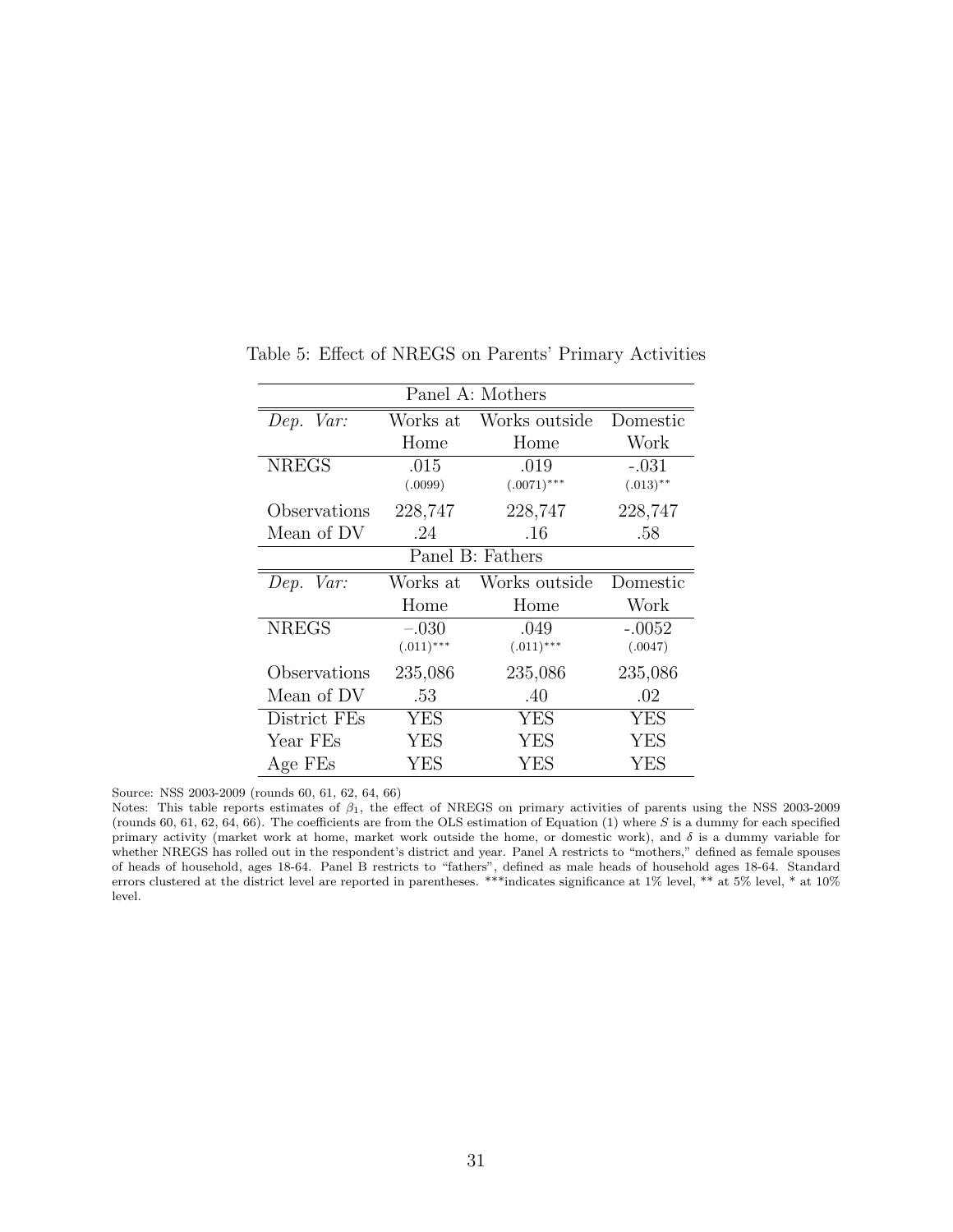| Dep. Var:             | Works at | Works outside | Domestic    | Attends     |
|-----------------------|----------|---------------|-------------|-------------|
|                       | Home     | Home          | Work        | School      |
| <b>NREGS</b>          | $-.0087$ | .029          | .0055       | $-.024$     |
|                       | (.0068)  | $(.0069)$ *** | $(.0030)*$  | $(.010)$ ** |
| NREGS X Female        | .012     | $-.023$       | .016        | .0017       |
|                       | (.0076)  | $(.0079)$ *** | $(.0093)^*$ | (.012)      |
| Observations          | 146,926  | 146,926       | 146,926     | 146,926     |
| Mean of DV (Boys)     | .08      | .08           | .01         | .77         |
| Mean of DV (Girls)    | .05      | .04           | .19         | .69         |
| District X Female FEs | YES      | <b>YES</b>    | YES         | YES         |
| Year X Female FEs     | YES      | <b>YES</b>    | YES         | YES         |
| Age X Female FEs      | YES      | YES           | YES         | YES         |

Table 6: Children's Primary Activity (Ages 13-17)

Source: NSS 2003-2009 (rounds 60, 61, 62, 64, 66)

 $\frac{1}{2}$ 

Ė

Notes: This table reports estimates of  $\beta_1$ , the effect of NREGS on primary activities of adolescents using the NSS. The coefficients are from the OLS estimation of Equation (1) where S is a dummy for each specified primary activity (market work at home, market work outside the home, domestic work, or school attendance), and  $\delta$  is a dummy variable for whether NREGS has rolled out in the respondent's district and year. Standard errors clustered at the district level are reported in parentheses. \*\*\*indicates significance at 1% level, \*\* at 5% level, \* at 10% level.

|              | Ages $25+$       | Ages 13-17 |                         |  |
|--------------|------------------|------------|-------------------------|--|
| Years:       | ASER (2005-2009) |            | NSS Placebo (1999-2005) |  |
| Dep. Var:    | Mother           | Works      | Attends School          |  |
|              | Attended School  |            |                         |  |
| <b>NREGS</b> | .0092            | $-.0012$   | .0026                   |  |
|              | (.0072)          | (.0093)    | (.0098)                 |  |
| Observations | 2,332,955        | 115,554    | 115,554                 |  |
| Mean of DV   | .45              | .29        | .66                     |  |
| District FEs | YES              | <b>YES</b> | <b>YES</b>              |  |
| Year FEs     | <b>YES</b>       | <b>YES</b> | <b>YES</b>              |  |
| Age FEs      | YES              | <b>YES</b> | YES                     |  |

#### Table 7: Testing for Pre–Trends and Placebo Analysis

Source: ASER 2005-2009 (Column 1), NSS 1999-2005 (rounds 55, 60, 61, 62) (Columns 2 and 3)

Notes: This table shows estimates of the effect of NREGS on maternal education using ASER data from 2005-2009. In Column 1, the coefficients are from the OLS estimation of Equation (1) where S is a dummy variable which is equal to one if the mother has had any formal schooling, and zero otherwise, and δ is a dummy variable for whether NREGS has rolled out in the respondent's district and year. In Columns 2 and 3, the coefficients are from the OLS estimation of Equation (1) where S is a dummy variable for the child's primary activity (any work or attends school), and  $\delta$  is a placebo NREGS treatment, where we falsely assign treatment two years back. No data from after the actual roll-out of NREGS is included. Standard errors clustered at the district level are reported in parentheses. \*\*\*indicates significance at 1% level, \*\* at 5% level, \* at 10% level.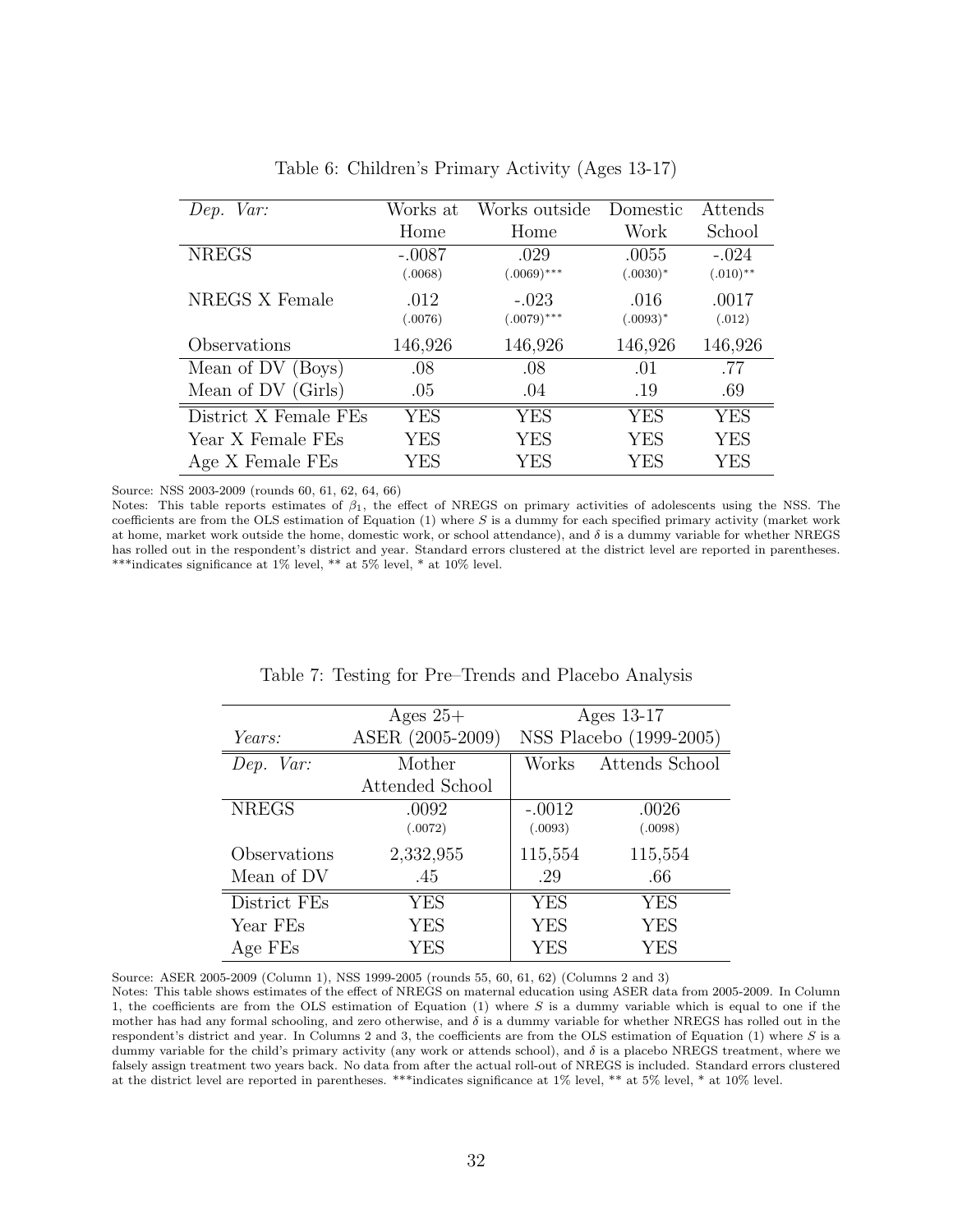# A Appendix Tables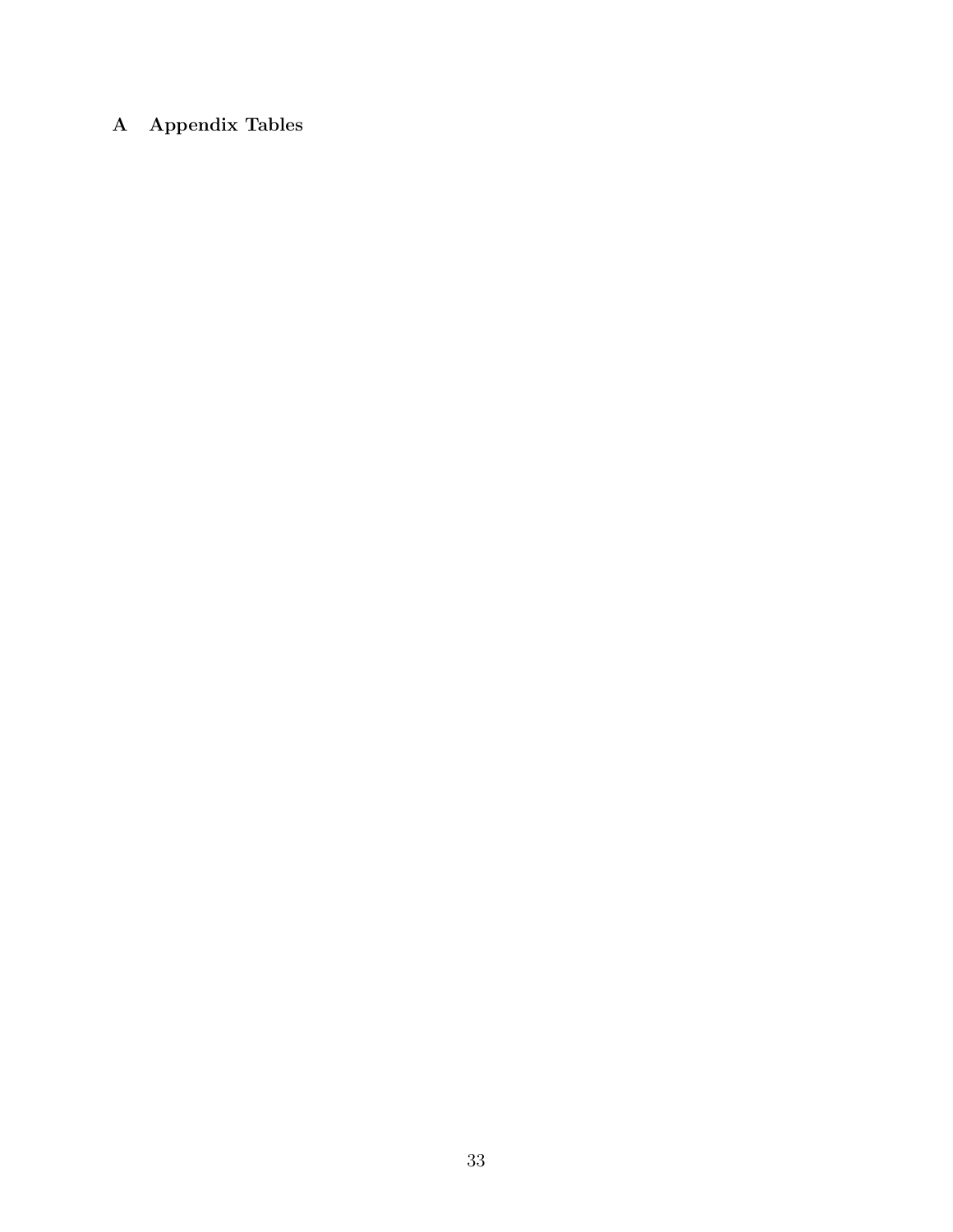| Dep. Var:             | Math               | Total Math   | Reading             | Currently  | Current     |
|-----------------------|--------------------|--------------|---------------------|------------|-------------|
|                       | Score              | Score        | Score               | Enrolled   | Grade       |
|                       |                    |              | Panel A: Ages 13-16 |            |             |
| <b>NREGS</b>          | $-.020$            | $-.108$      | $-.030$             | $-.0089$   | $-.102$     |
|                       | (.018)             | $(.031)$ *** | (.018)              | $(.0050)*$ | $(.042)$ ** |
| <b>NREGS X Female</b> | $-.0076$           | $-.042$      | $-.0089$            | .00022     | $-.0036$    |
|                       | (.013)             | $(.019)$ **  | (.012)              | (.0038)    | (.029)      |
| Observations          | 700,480            | 700,480      | 702,730             | 744,156    | 657,691     |
| Mean DV (Boys)        | 3.48               | 4.20         | 3.60                | 0.88       | 7.71        |
| Mean DV (Girls)       | 3.37               | 4.03         | 3.53                | 0.86       | 7.70        |
|                       | Panel B: Ages 5-12 |              |                     |            |             |
| <b>NREGS</b>          | .010               | $-.034$      | .016                | $-.0038$   | $-.017$     |
|                       | (.020)             | (.029)       | (.021)              | (.0024)    | (.017)      |
| <b>NREGS X Female</b> | $-.0050$           | $-.026$      | .00072              | $-.0012$   | $-.011$     |
|                       | (.0081)            | $(.012)$ **  | (.0088)             | (.0015)    | (.0095)     |
| Observations          | 1,899,601          | 1,899,601    | 1,911,778           | 1,955,586  | 1,859,762   |
| Mean DV (Boys)        | 2.35               | 2.65         | 2.42                | 0.97       | 3.52        |
| Mean DV (Girls)       | 2.28               | 2.57         | 2.37                | 0.96       | 3.50        |
| Year X Female FEs     | <b>YES</b>         | <b>YES</b>   | <b>YES</b>          | <b>YES</b> | <b>YES</b>  |
| District X Female FEs | <b>YES</b>         | <b>YES</b>   | <b>YES</b>          | <b>YES</b> | <b>YES</b>  |
| Age X Female FEs      | <b>YES</b>         | <b>YES</b>   | <b>YES</b>          | <b>YES</b> | <b>YES</b>  |

Table A1: Effect of NREGS on Test Scores and Schooling By Gender

Notes: This table reports estimates of  $\beta_1$ , the effect of NREGS on math and reading test scores and schooling outcomes from the ASER data. The coefficients are estimates of  $\beta_1$  from the OLS estimation of Equation (1) where S is the listed dependent variable, and  $\delta$  is a dummy variable for whether NREGS has rolled out in the respondent's district and year. Math score ranges from 0-4, total math score ranges from 0-6, and read score ranges from 0-4. All panels include year child age, and district fixed effects. Standard errors clustered at the district level are reported in parentheses. \*\*\*indicates significance at 1% level, \*\* at 5% level, \* at 10% level.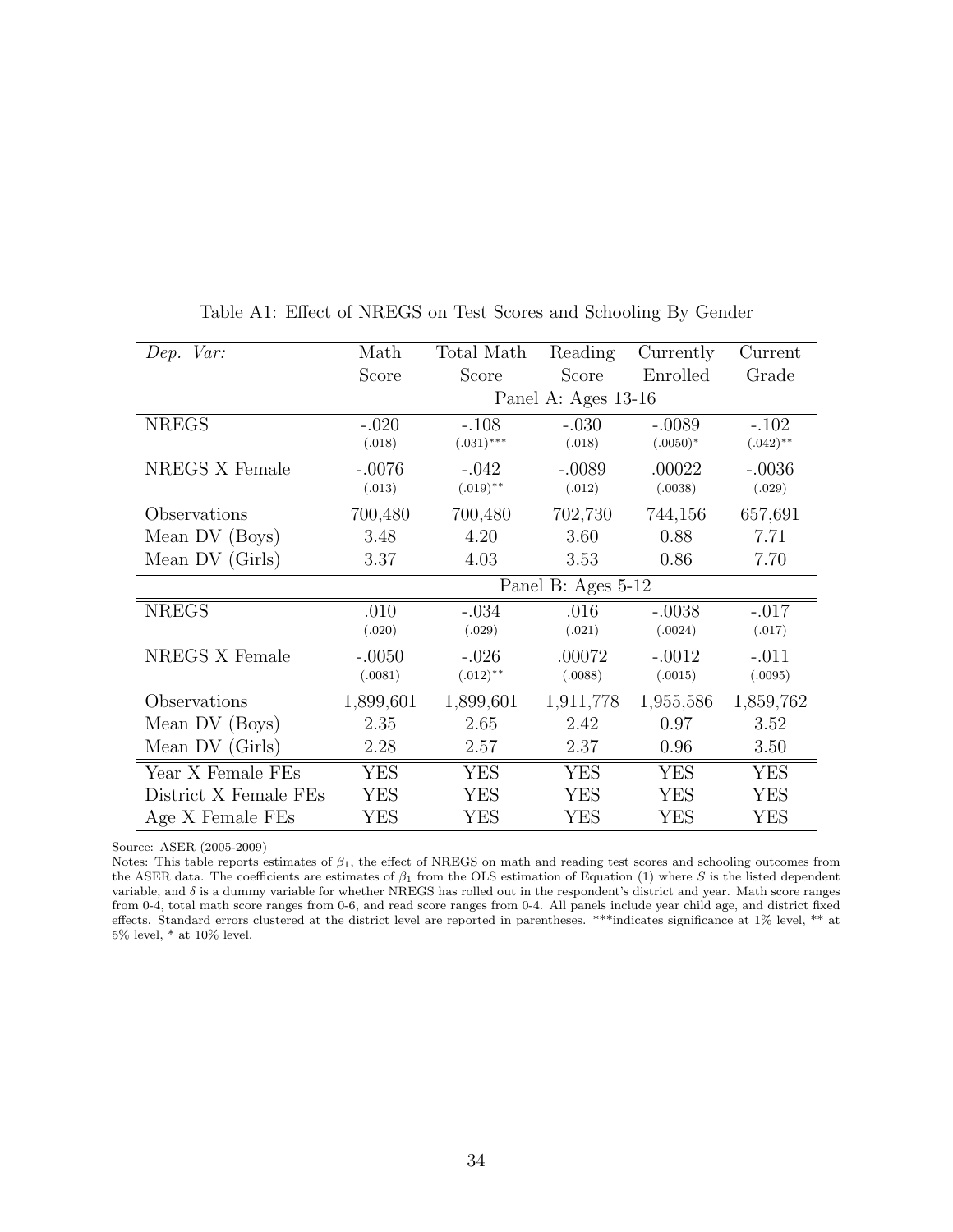| Dep. Var:        | Math      | Total Math   | Reading              | Currently  | Current     |
|------------------|-----------|--------------|----------------------|------------|-------------|
|                  | Score     | Score        | Score                | Enrolled   | Grade       |
|                  |           |              | Panel A: Full Sample |            |             |
| <b>NREGS</b>     | $-.0075$  | $-.079$      | .0068                | $-.0036$   | $-.050$     |
|                  | (.020)    | $(.029)$ *** | (.021)               | (.0027)    | $(.022)$ ** |
| Observations     | 2,600,081 | 2,600,081    | 2,614,508            | 2,699,742  | 2,517,453   |
| Mean DV          | 2.61      | 3.02         | 2.71                 | .94        | 4.60        |
|                  |           |              | Panel B: Ages 13-16  |            |             |
| <b>NREGA</b>     | $-.017$   | $-.100$      | $-.018$              | $-.0041$   | $-.093$     |
|                  | (.020)    | $(.031)$ *** | (.019)               | (.0051)    | $(.052)^*$  |
| Observations     | 700,480   | 700,480      | 702,730              | 744,156    | 657,691     |
| Mean DV          | 3.43      | 4.12         | 3.57                 | .87        | 7.66        |
|                  |           |              | Panel C: Ages 5-12   |            |             |
| <b>NREGS</b>     | .0019     | $-.050$      | .016                 | $-.0013$   | $-.013$     |
|                  | (.021)    | (.031)       | (.023)               | (.0023)    | (.018)      |
| Observations     | 1,899,601 | 1,899,601    | 1,911,778            | 1,955,586  | 1,859,762   |
| Mean DV          | 2.32      | 2.62         | 2.40                 | .96        | 3.51        |
| District FEs     | YES       | <b>YES</b>   | <b>YES</b>           | <b>YES</b> | <b>YES</b>  |
| Age FEs          | YES       | <b>YES</b>   | <b>YES</b>           | <b>YES</b> | <b>YES</b>  |
| Year FEs         | YES       | <b>YES</b>   | <b>YES</b>           | <b>YES</b> | <b>YES</b>  |
| Wave*Year Trends | YES       | <b>YES</b>   | YES                  | <b>YES</b> | <b>YES</b>  |

Table A2: Robustness: Effect of NREGS on Test Scores and Schooling

Source: Source: ASER 2005-2009

Notes: This table reports estimates of  $\beta_1$ , the effect of NREGS on math and reading test scores and schooling outcomes from the ASER data. Math score ranges from 0-4, total math score ranges from 0-6, and read score ranges from 0-4. All panels include year, child age, and district fixed effects and wave\*year fixed effects. Standard errors clustered at the district level are reported in parentheses. \*\*\*indicates significance at 1% level, \*\* at 5% level, \* at 10% level.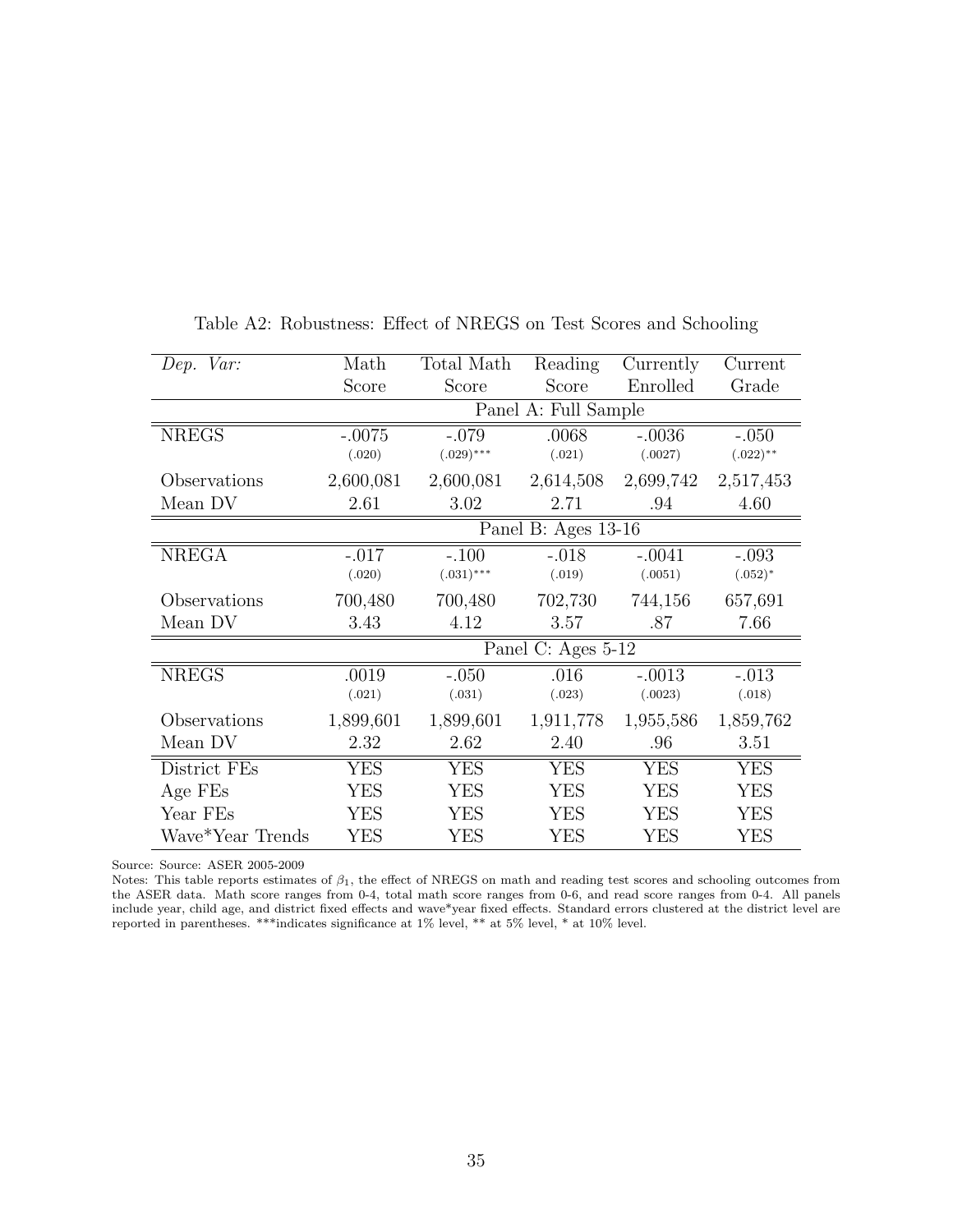| Dep. Var:          | Math               | Total Math   | Reading               | Currently    | Current      |  |
|--------------------|--------------------|--------------|-----------------------|--------------|--------------|--|
|                    | Score              | Score        | Score                 | Enrolled     | Grade        |  |
|                    |                    |              | Panel A: Full Sample  |              |              |  |
| <b>NREGS</b>       | $-.0014$           | $-.082$      | .0016                 | $-.0064$     | $-.052$      |  |
|                    | (.019)             | $(.028)$ *** | (.019)                | $(.0028)$ ** | $(.021)$ **  |  |
| Observations       | 2,600,081          | 2,600,081    | 2,614,508             | 2,699,742    | 2,517,453    |  |
| Mean DV            | 2.61               | 3.02         | 2.71                  | .94          | 4.60         |  |
|                    |                    |              | Panel B: Ages $13-16$ |              |              |  |
| $NRE\overline{GS}$ | $-.028$            | $-.131$      | $-.037$               | $-.0097$     | $-.110$      |  |
|                    | (.0194)            | $(.032)$ *** | $(.019)^*$            | $(.0049)$ ** | $(.041)$ *** |  |
| Observations       | 700,480            | 700,480      | 702,730               | 744,156      | 657,691      |  |
| Mean DV            | 3.43               | 4.12         | 3.57                  | .87          | 7.66         |  |
|                    | Panel C: Ages 5-12 |              |                       |              |              |  |
| <b>NREGS</b>       | .0062              | $-.046$      | .014                  | $-.0045$     | $-.025$      |  |
|                    | (.020)             | (.029)       | (.021)                | $(.0025)*$   | (.017)       |  |
| Observations       | 1,899,601          | 1,899,601    | 1,911,778             | 1,955,586    | 1,859,762    |  |
| Mean DV            | 2.32               | 2.61         | 2.40                  | .96          | 3.51         |  |
| District FEs       | YES                | <b>YES</b>   | <b>YES</b>            | YES          | <b>YES</b>   |  |
| Year FEs           | <b>YES</b>         | <b>YES</b>   | <b>YES</b>            | <b>YES</b>   | <b>YES</b>   |  |
| Age FEs            | YES                | <b>YES</b>   | <b>YES</b>            | <b>YES</b>   | <b>YES</b>   |  |
| Rainfall Controls  | YES                | YES          | <b>YES</b>            | YES          | <b>YES</b>   |  |

Table A3: Robustness: Effect of NREGS on Test Scores and Schooling

Source: ASER 2005-2009

Notes: This table reports estimates of  $\beta_1$ , the effect of NREGS on math and reading test scores and schooling outcomes from the ASER data. Math score ranges from 0-4, total math score ranges from 0-6, and read score ranges from 0-4. All panels include year, child age, and district fixed effects and controls for rainfall this year and rainfall last year. Standard errors clustered at the district level are reported in parentheses. \*\*\*indicates significance at 1% level, \*\* at 5% level, \* at 10% level.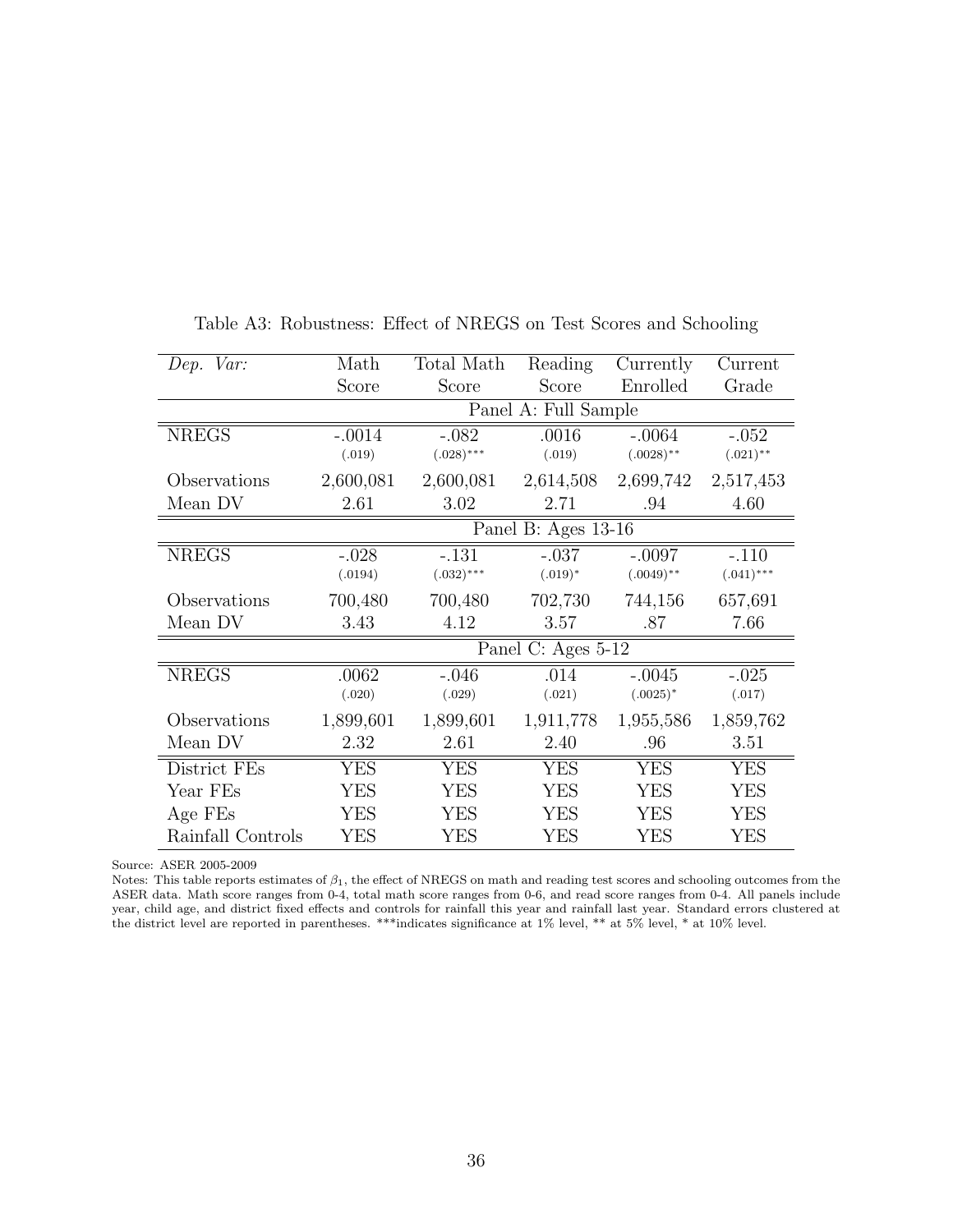| Dep. Var:    | Math       | Total Math           | Reading    | Currently   | Current     |
|--------------|------------|----------------------|------------|-------------|-------------|
|              | Score      | Score                | Score      | Enrolled    | Grade       |
|              |            | Panel A: Full Sample |            |             |             |
| <b>NREGS</b> | $-.017$    | $-.129$              | $-.013$    | $-.0060$    | $-.050$     |
|              | (.021)     | $(.030)$ ***         | (.021)     | $(.0032)^*$ | $(.022)$ ** |
| Observations | 2,055,034  | 2,055,034            | 2,065,228  | 2,126,570   | 1,994,536   |
| Mean DV      | 2.58       | 2.97                 | 2.68       | 0.93        | 4.58        |
|              |            | Panel B: Ages 13-16  |            |             |             |
| <b>NREGS</b> | $-.030$    | $-.150$              | $-.037$    | $-.0076$    | $-.086$     |
|              | (.023)     | $(.035)$ ***         | $(.020)*$  | (.0055)     | $(.045)^*$  |
| Observations | 545,055    | 545,055              | 546,495    | 576,250     | 509,354     |
| Mean DV      | 3.40       | 4.08                 | 3.55       | 0.86        | 7.66        |
|              |            | Panel C: Ages 5-12   |            |             |             |
| <b>NREGS</b> | $-.015$    | $-.105$              | $-.0075$   | $-.0048$    | $-.032$     |
|              | (.022)     | $(.031)***$          | (.023)     | $(.0029)*$  | $(.017)^*$  |
| Observations | 1,509,979  | 1,509,979            | 1,518,733  | 1,550,320   | 1,485,182   |
| Mean DV      | 2.28       | 2.57                 | 2.37       | 0.96        | 3.52        |
| District FEs | <b>YES</b> | <b>YES</b>           | <b>YES</b> | <b>YES</b>  | <b>YES</b>  |
| Age FEs      | <b>YES</b> | <b>YES</b>           | <b>YES</b> | <b>YES</b>  | <b>YES</b>  |
| Year FEs     | YES        | <b>YES</b>           | YES        | <b>YES</b>  | YES         |

Table A4: Robustness: Effect of NREGS on Test Scores and Schooling

Source: ASER 2005-2009

Notes: This table reports estimates of  $\beta_1$ , the effect of NREGS on math and reading test scores and schooling outcomes from the ASER data. The The coefficients are from the OLS estimation of Equation (1) where S is a dummy variable which is equal to one if the district would have gotten the NREGS program had their state allotted slots in the program solely based on backwardness rank, and  $\delta$  is a dummy variable for whether NREGS has rolled out in the respondent's district and year. Math score ranges from 0-4, total math score ranges from 0-6, and read score ranges from 0-4. All panels include year, child age, and district fixed effects. Standard errors clustered at the district level are reported in parentheses. \*\*\*indicates significance at 1% level, \*\* at 5% level, \* at 10% level.